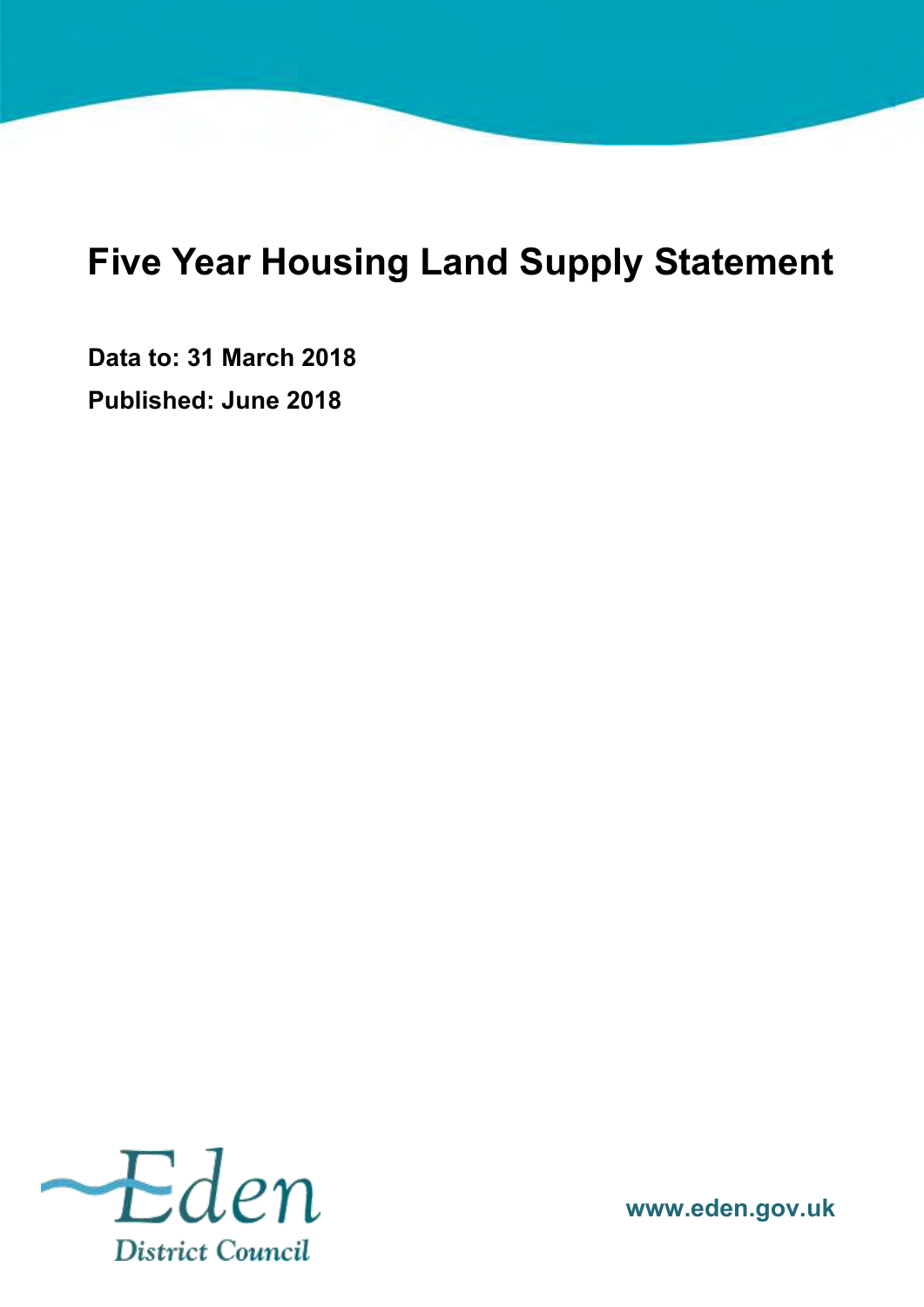# **Contents**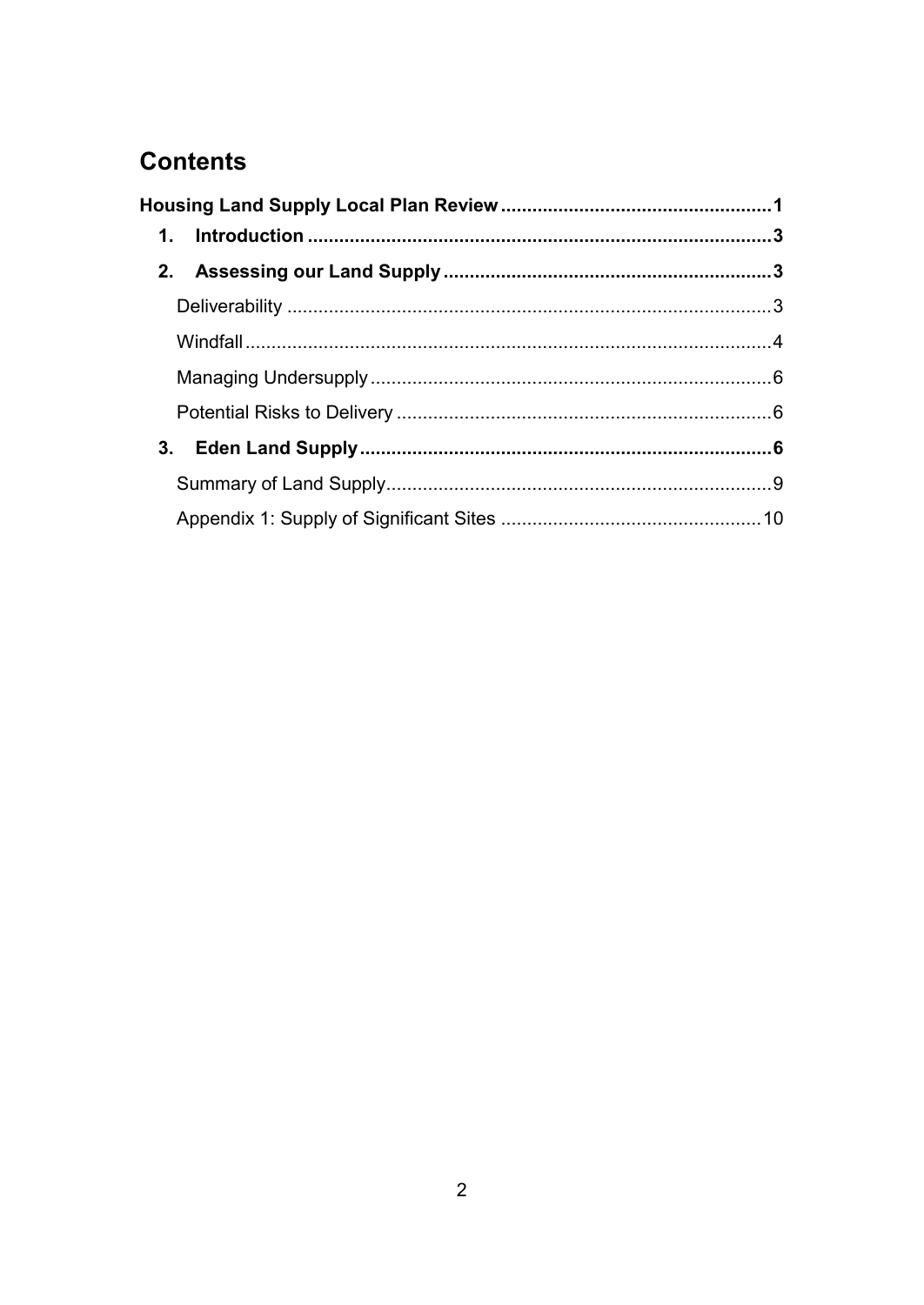## <span id="page-2-0"></span>**1. Introduction**

- 1.1 Eden District Council has undertaken a calculation of housing land supply for the five-year period 1 April 2018 – 31 March 2023 and this is presented below.
- 1.2 Local Authorities are required to demonstrate that they have a five year supply of land for housing development in accordance with paragraph 47 of the National Planning Policy Framework.
- 1.3 The five year land supply is a list of housing sites in the district that we expect to see built out in the next five years.
- 1.4 This document has been written using the following forms of guidance:
	- The National Planning Policy Framework (DCLG, 2012)
	- The National Planning Policy Practice Guidance
	- Ten Principles for Owning Your Housing Number (PAS, 2013)
- 1.5 The housing figure proposed in the Main Modifications to the Eden Local Plan 2014-32 is based upon a revised assessment of the district's objectively assessed housing need (October 2016). This supersedes the Council's Strategic Housing Market Assessment (July 2015).
- 1.6 Following this revised assessment, we now conclude that, as at  $31<sup>st</sup>$  March 2018, the Council will have a **6.80** year supply of housing land upon the adoption of the Local Plan.

### <span id="page-2-1"></span>**2. Assessing our Land Supply**

#### <span id="page-2-2"></span>**Deliverability**

- 2.1 To be included within the land supply, there needs to be evidence that sites can be delivered within the next five years. We can consider a site deliverable if they are:
- 2.2 **Available -** The site should be available to develop now, and there should be no legal or ownership issues that may affect the site being brought forward. We have only included sites within our assessment which have been taken through the planning process or there is a known intention to develop sites, as sites have either been submitted to us by interested land owners or agents on behalf of land owners.
- 2.3 **Suitable -** The site should conform to suitability criteria set by the Local Planning Authority. The suitability of sites should consider any policy restrictions, physical or logistical limitations and potential environmental impacts of development. The suitability of a number of sites has been tested through the 2015 Land Availability Assessment.
- 2.4 **Achievable -** To understand the achievability of development, there needs to be an analysis of a number of factors to ensure there is a reasonable prospect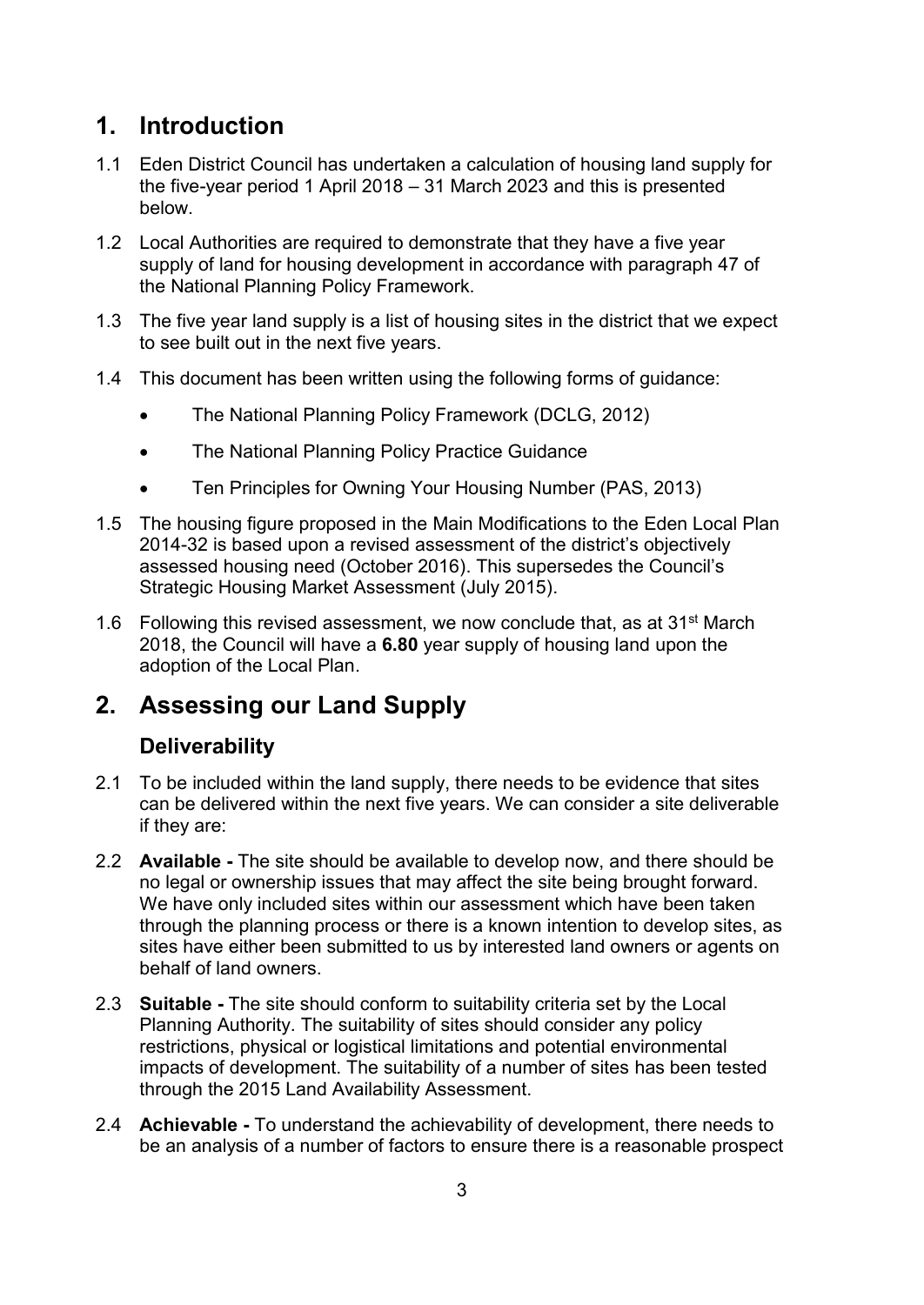that sites can be developed in the next five years. For all sites over four units, we have looked at past trends and signals from the house builders to better understand the economic viability of each site and the capacity for development in towns and villages. If there are known constraints on site, such as remediation or traffic improvements, they will be fed into the phasing strategy based on correspondence with developers.

- 2.5 With regards to smaller sites, broad assumptions have been made on the deliverability of sites. Footnote 11 of the NPPF states that "sites with planning permission should be considered deliverable until permission expires, unless there is clear evidence that schemes will not be implemented within five years, for example they will not be viable, there is no longer a demand for the type of units or sites have long term phasing plans". We have therefore included all extant permissions within the past three years, and all implemented consents. The inclusion of older implemented consents in our supply has been contested. Trends in recent completion data clearly demonstrate the older planning applications still play an important contribution to our housing supply and the age of approvals does not necessarily correlate with the deliverability of schemes. However, to recognise that some may not be completed we have applied a 25% non-completion rate to smaller sites.
- 2.6 This approach was tested in a recent appeal case, where the Inspector found our method towards accounting for the smaller sites to be reasonable<sup>1</sup> .

#### <span id="page-3-0"></span>**Windfall**

 $\overline{a}$ 

- 2.7 The five year land supply includes a windfall allowance (ie a projection of unanticipated sites being developed), reflecting sites which come forward outside the allocation process. The NPPF (paragraph 48) allows for the inclusion of windfall sites in the five year land supply, where compelling evidence can demonstrate that the supply of these sites will be maintained. As a largely rural authority, much of our housing has been developed on small sites or non-allocated sites. Looking at past completions, we can estimate the likely windfall provision in the next five years. In previous years we have predicted our windfall allowance based on past permissions, however looking at evolving practice elsewhere it is now considered that the use of completions data provides a more robust methodology.
- 2.8 Following guidance in the NPPF, we have determined our past windfall trends by removing allocations from the 1996 Eden Local Plan, any site considered suitable in the 2009 Strategic Housing Land Availability Assessment and sites developed in residential gardens.
- 2.9 The table below identifies the number of windfall completions between 2013 and 2018:

<sup>1</sup> Appeal decision APP/H0928/A/12/2174959: Paragraph 10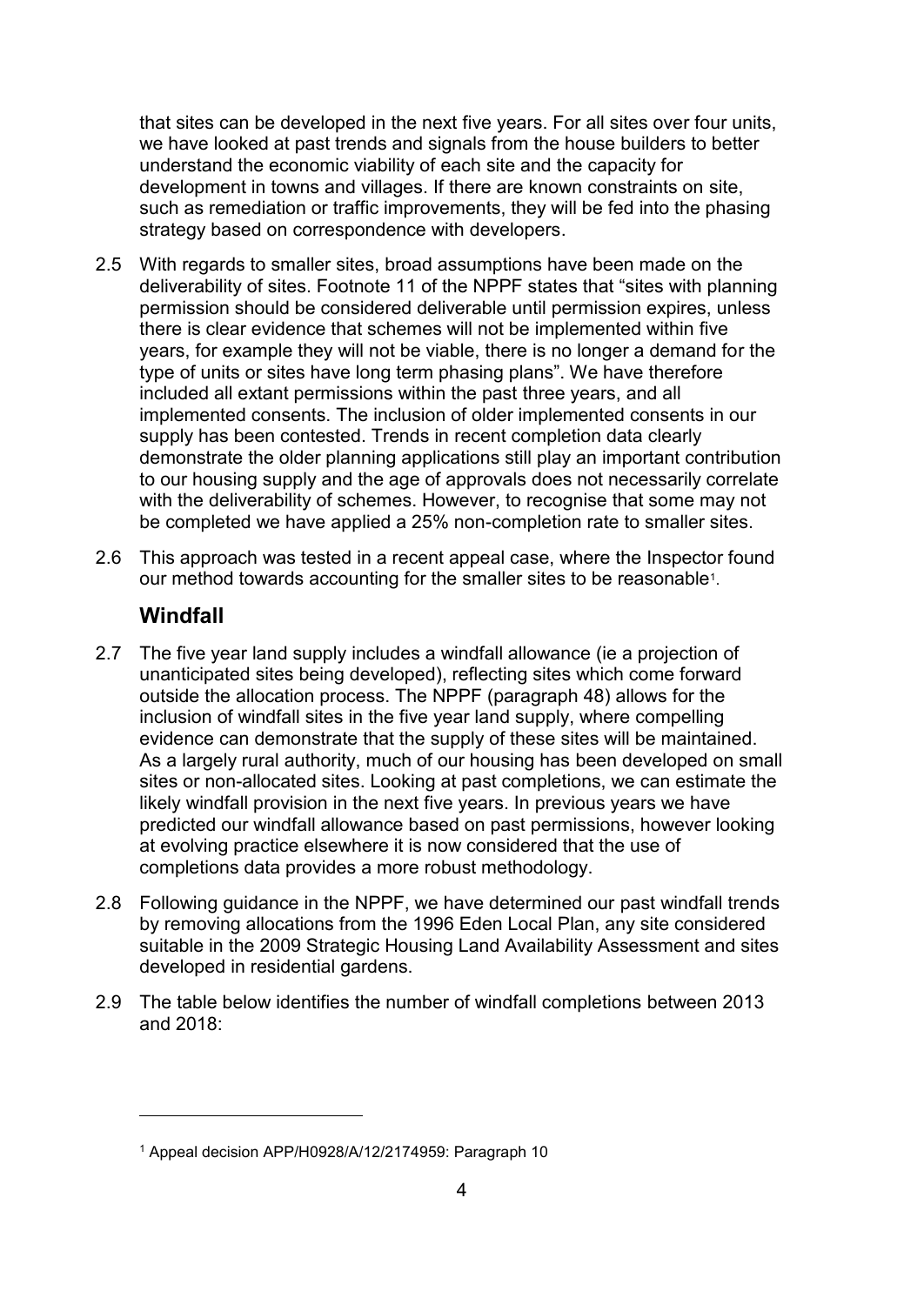|                  | Windfall<br><b>Completions</b> | <b>Non-Windfall</b><br><b>Completions</b> | <b>Total</b><br><b>Completions</b> | % Windfall<br><b>Completions</b> |
|------------------|--------------------------------|-------------------------------------------|------------------------------------|----------------------------------|
| $2013 -$<br>2014 | 82                             | 93                                        | 175                                | 47%                              |
| $2014 -$<br>2015 | 84                             | 45                                        | 129                                | 65%                              |
| $2015 -$<br>2016 | 90                             | 168                                       | 258                                | 35%                              |
| 2016-<br>2017    | 82                             | 113                                       | 195                                | 42%                              |
| 2017-<br>2018    | 121                            | 67                                        | 188                                | 64%                              |
| <b>Total</b>     | 459                            | 486                                       | 945                                |                                  |

2.10 The graph below indicates the high proportion of windfall completions recorded between 2013 and 2018:



2.11 To try to account for disparities over the five years we have taken a mean average of windfall completions to give us an annualised figure which we can add into our supply. The figure is 91.8 units per annum. The windfall figure is applied to the final three years of the five year projection to allow for planning applications to be approved and implemented. This would result in a windfall allowance of 275.4 units between 1 April 2020 and 31 March 2023.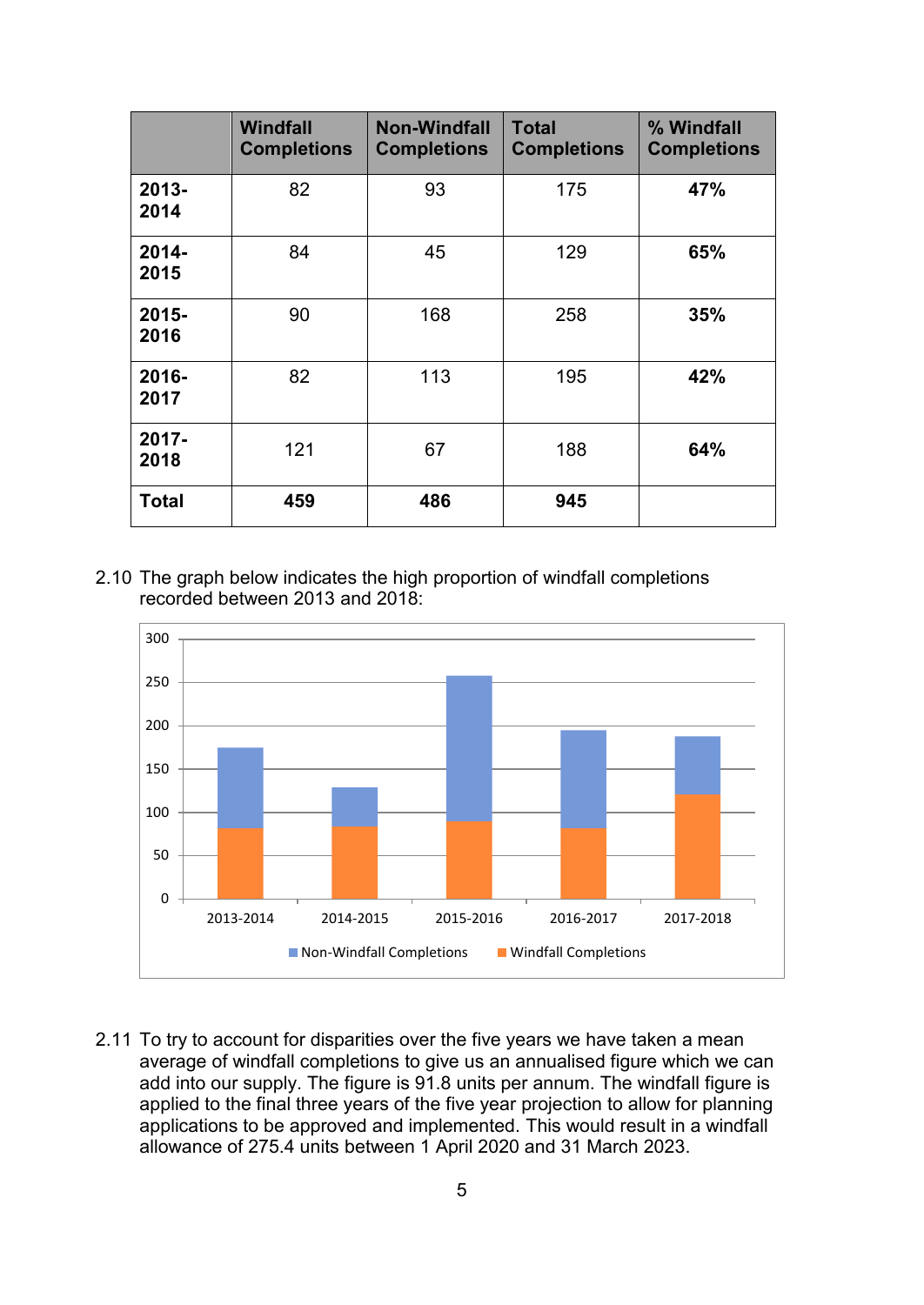2.12 However, it is anticipated that this figure will reduce throughout the plan period due to the increased weight being given to Eden Local Plan policies and site allocations. It is considered that a windfall rate of 150 units over the final three years of the plan (**50 units** per annum) remains appropriate.

#### <span id="page-5-0"></span>**Managing Undersupply**

- 2.13 This position statement acknowledges levels of past under delivery within Eden against the Core Strategy target of 239 units per annum. Between 1 April 2003 and 31 March 2018 there was under delivery of 1027 units.
- 2.14 As there is a record of persistent under delivery of housing, the five year requirement incorporates a 20% increase to the undersupply (of 196 dwellings since 1 April 2014) and a 20% increase to the 5-year requirement figure (of 1,210 dwellings). This equates to an additional 281 units over the five year period (an additional 56 units per annum).

#### <span id="page-5-1"></span>**Potential Risks to Delivery**

- 2.15 **Slowly Recovering Market -** Signs from the development industry seem to indicate that the housing market is slowly recovering from the effects of the economic downturn. Economic growth and an increase in the availability for finance have created a greater confidence in the market, which may create better conditions for housing growth. The housing market remains complex and uncertain.
- 2.16 **Infrastructure Requirements -** In the development of our future housing allocations, we need to demonstrate that the conditions for growth are met and any known constraints can be overcome. The Infrastructure Delivery Plan identifies the measures required to unlock future housing growth. The Main Modifications have been produced in collaboration with County Highways to ensure the changes to the Local Plan can be achieved.
- 2.17 **Housing Market -** The Council's housing targets were determined by an assessment of objectively assessed housing need. However, a target of at least 242 dwellings per annum [dpa] (over 300 dpa when housing undersupply from 2014, and a 20% buffer for persistent under delivery of housing, is taken into account) is substantially higher than annual completions achieved each year since 2003, with the exception of 2012/13 and 2015/16 when 237 and 259 dwellings respectively were completed. Furthermore, as there are few large house builders currently operating in the district, there is a risk that there is not the capacity to deliver the number of dwellings required over the plan period.

## <span id="page-5-2"></span>**3. Eden Land Supply**

- 3.1 Our land supply comes from the following typologies of sites:
- 3.2 **Sites Under Construction -** Each of the significant sites has been appraised for deliverability and includes a phasing strategy for development. A 25% nondelivery allowance has been applied to the smaller sites.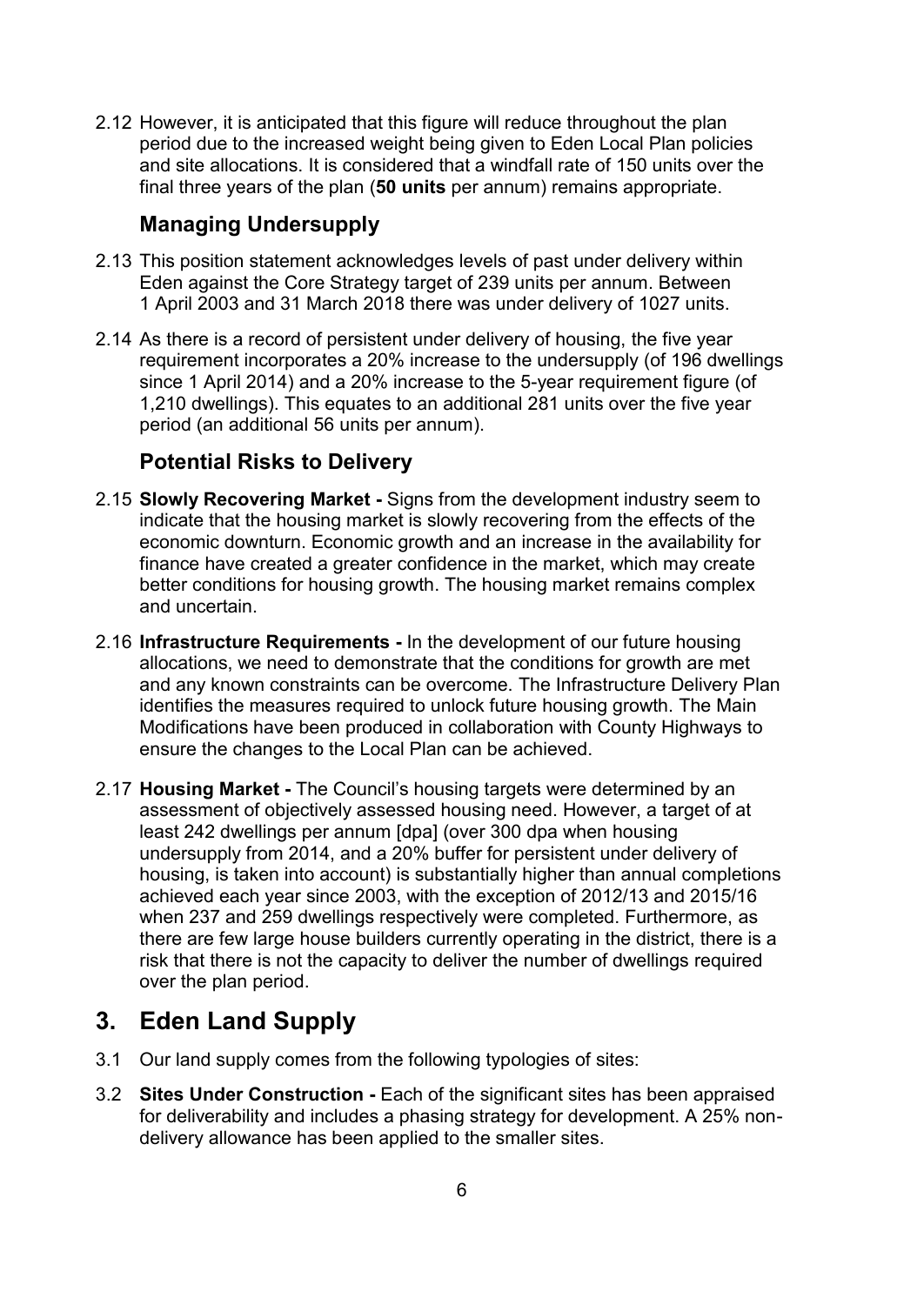- 3.3 **Sites with Planning Permission -** Each of the significant sites have been appraised for deliverability and include a phasing strategy for development. A 25% non-delivery allowance has been applied to the smaller sites. In both cases, unless a resubmission has been approved, permissions that have not commenced in the 3 years after approval have been removed from the list.
- 3.4 **Allocated Sites -** Though sites may be allocated, this does not preclude their inclusion into the study. Sites have only been included where they are likely to be deliverable within 5 years and where there are no known constraints to delivery of the development.
- 3.5 **Sites Awaiting a Section 106 Agreement -** These are significant sites which are in the advanced stages of gaining planning approval (i.e. there is a resolution to grant planning permission and the legal agreement has not yet been signed) and are considered deliverable by the Authority.
- 3.6 **Windfall Sites -** These sites represent natural growth in the district, evidenced by the average number of schemes which have been completed over the past five years. An average figure is taken and added to the final three years of the supply. However, for the purposes of the statement the average figure has been reduced to rake account of the emerging status of the Local Plan and the recently published LAA.
- 3.7 With the exclusion of windfall sites, the following graph shows our land supply, broken down by location and status.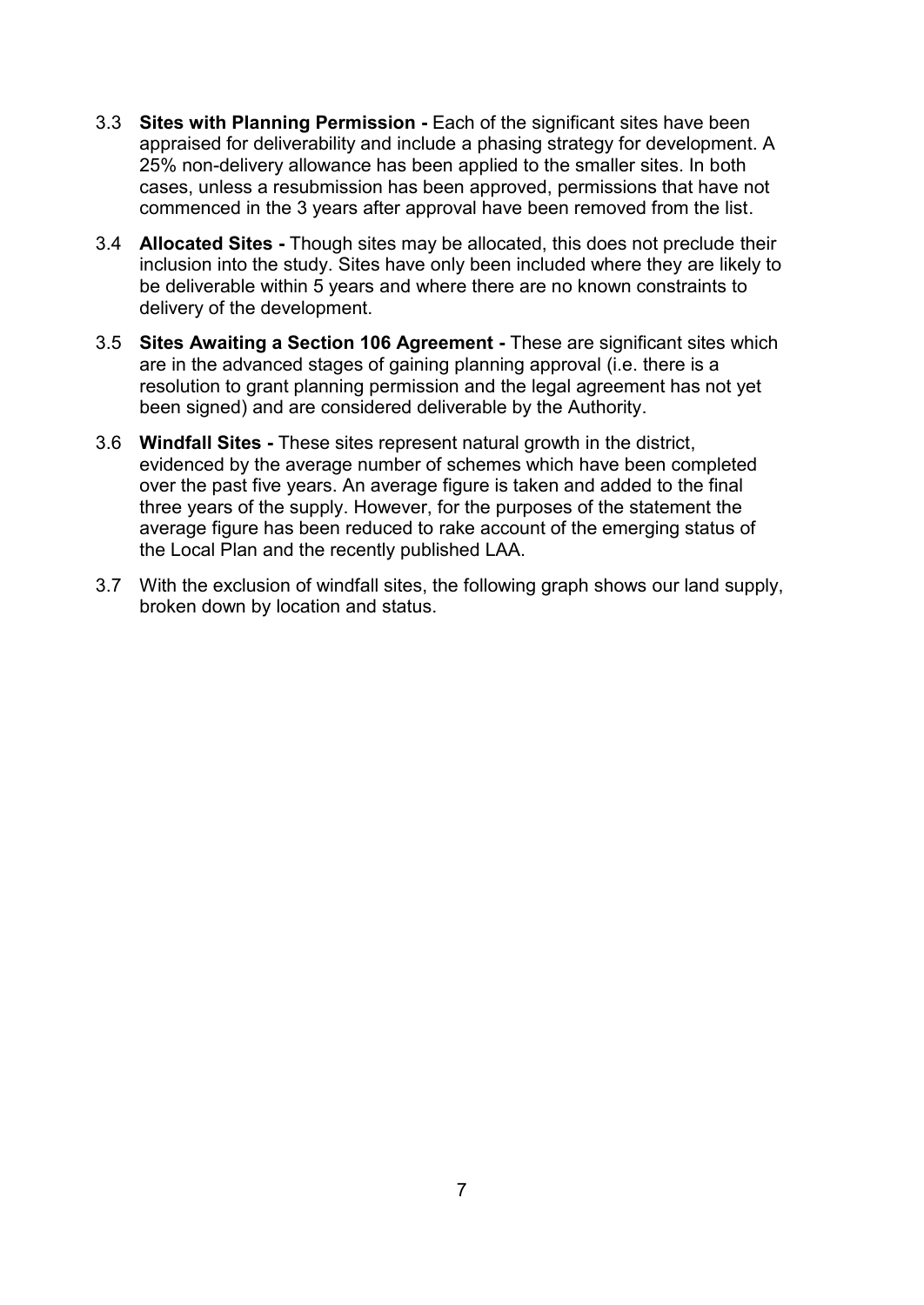

3.8 We expect the focus of housing supply to shift towards Penrith in the coming years as the large urban extensions to the north and east of the town commence.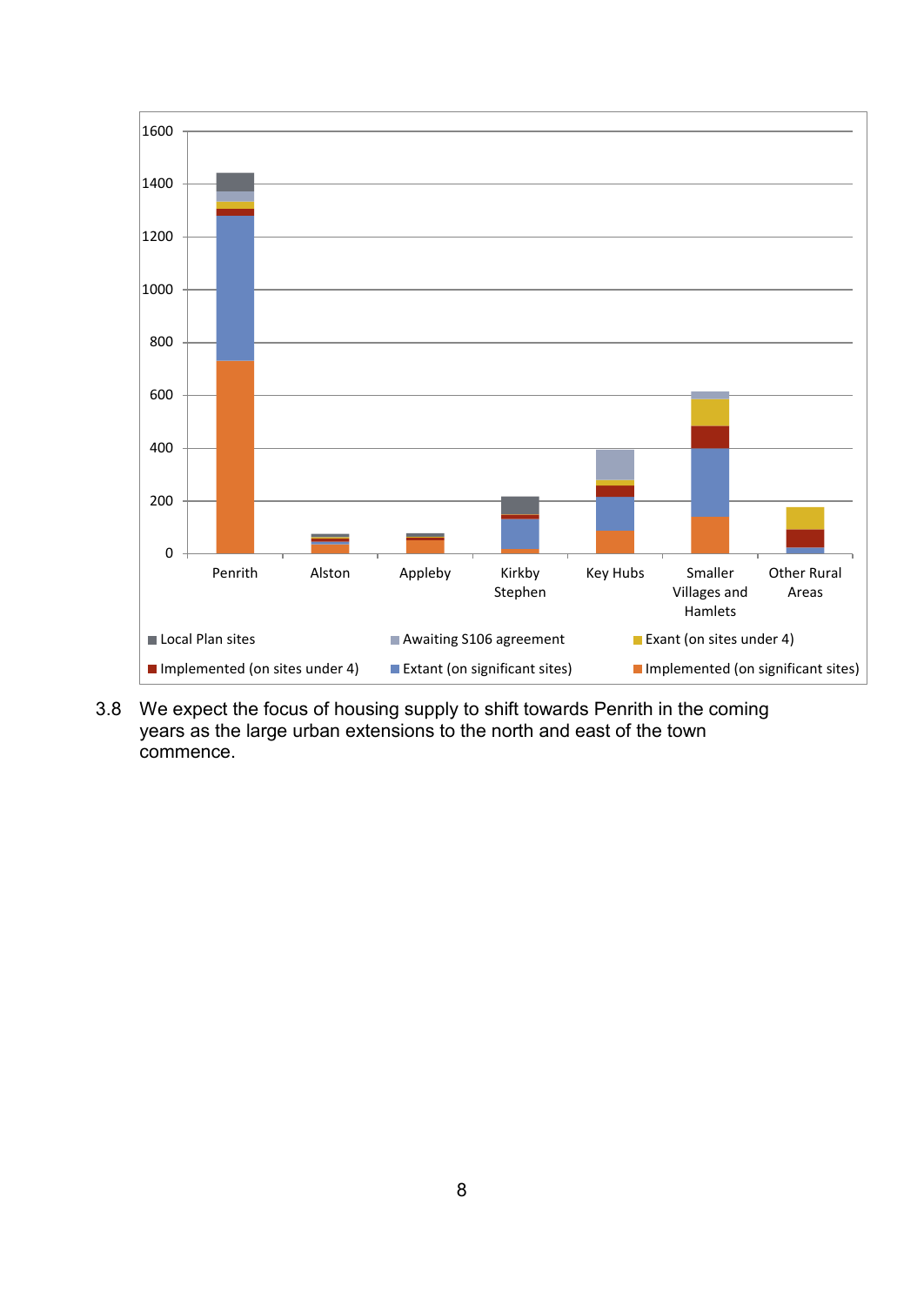## <span id="page-8-0"></span>**Summary of Land Supply**

3.9 The below table includes a summary of our current supply, measured against our target for the next five years:

| <b>Requirement (Sedgefield Method)</b>                                   | <b>Total</b><br>Supply |
|--------------------------------------------------------------------------|------------------------|
| Housing Requirement 1 April 2014 - 31 March 2032<br>$(18 \text{ years})$ | 4356                   |
| Net completions: 1 April 2014 - 31 March 2018                            | 772                    |
| Target Completions: 1 April 2014 - 31 March 2018                         | 968                    |
| <b>Current Undersupply to Date</b>                                       | 196                    |
| Undersupply + Additional 20%                                             | 235                    |
| 5 Year Requirement                                                       | 1210                   |
| 5 Year Requirement + Additional 20%                                      | 1452                   |
| Requirement + Undersupply                                                | 1687                   |
| Annualised Requirement over next 5 years                                 | 337                    |
| <b>Identified Supply</b>                                                 |                        |
| <b>Extant Permissions (Large sites)</b>                                  | 824                    |
| <b>Extant Permissions &lt;4 Units</b>                                    | 183                    |
| <b>Implemented Consents (Large Sites)</b>                                | 598                    |
| <b>Implemented Consents &lt;4 Units</b>                                  | 197                    |
| <b>Allocated Local Plan Sites</b>                                        | 161                    |
| Deliverable s106 sites                                                   | 182                    |
| <b>Windfall Sites</b>                                                    | 150                    |
| <b>Total Number of Units</b>                                             | 2295                   |
| <b>Current Land Supply (Years)</b>                                       | 6.80                   |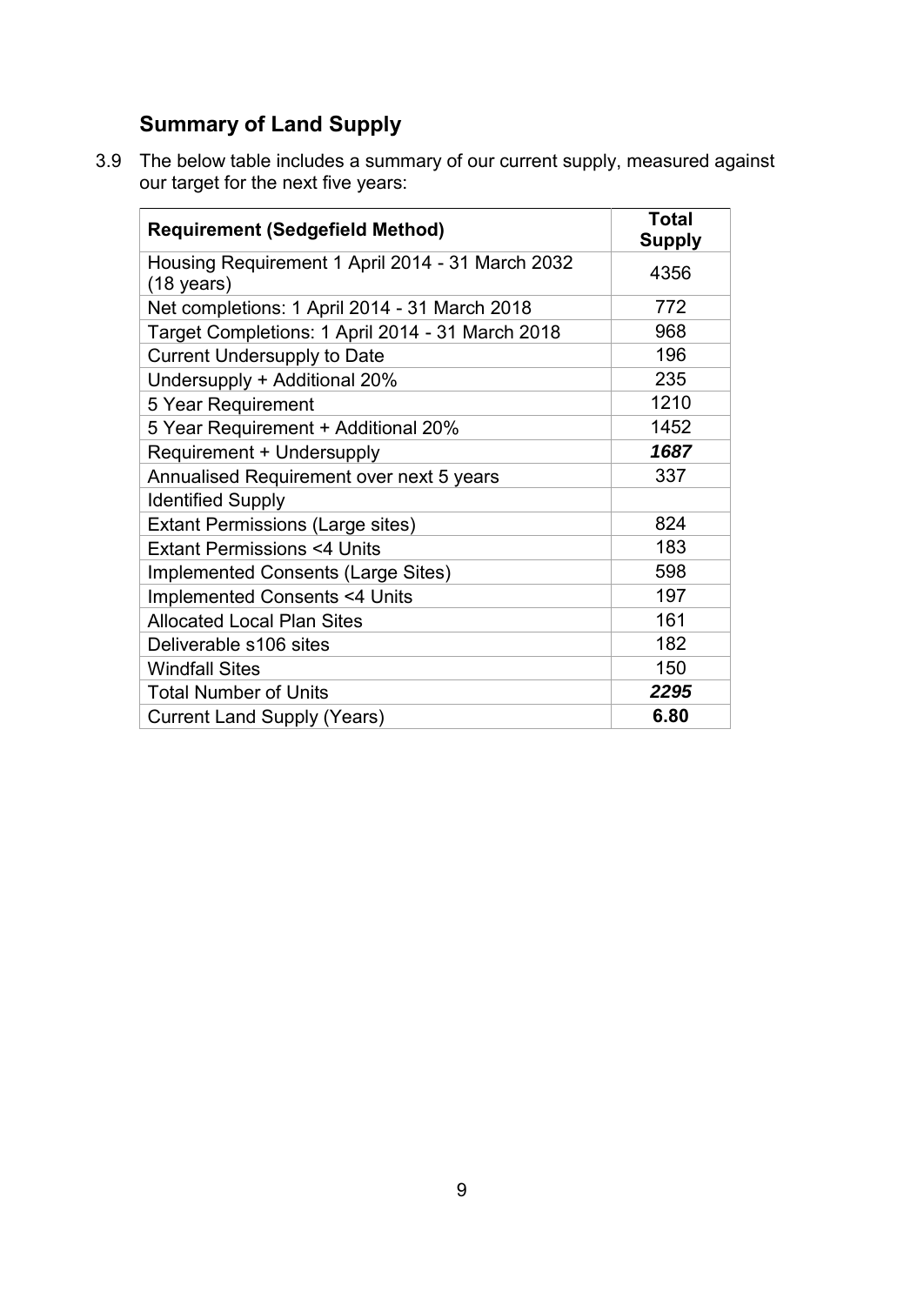## **Appendix 1: Housing Supply from Significant Sites <sup>2</sup>**

|                                                                                             |                            |                   |                                  |          |           |          |           | Sites under construction but not yet complete {significant sites) |                                                                                                                                                                                                                                                                                                                                                                                                                                                                                                                  |             |             |             |             |                |              |
|---------------------------------------------------------------------------------------------|----------------------------|-------------------|----------------------------------|----------|-----------|----------|-----------|-------------------------------------------------------------------|------------------------------------------------------------------------------------------------------------------------------------------------------------------------------------------------------------------------------------------------------------------------------------------------------------------------------------------------------------------------------------------------------------------------------------------------------------------------------------------------------------------|-------------|-------------|-------------|-------------|----------------|--------------|
| Ref                                                                                         | <b>Address</b>             | <b>Settlement</b> | <b>Settlement</b><br><b>Type</b> | Capacity | Remaining | Suitable | Available | Achievable                                                        | <b>Comments</b>                                                                                                                                                                                                                                                                                                                                                                                                                                                                                                  | 2018-<br>19 | 2019-<br>20 | 2020-<br>21 | 2021-<br>22 | 2022-<br>23    | <b>Total</b> |
| 04/0857,<br>06/0779,<br>07/0960,<br>09/0632,<br>08/0072,<br>08/0823,<br>10/0659,<br>08/0534 | Land at Pea<br>Foot (LCU4) | Culgaith          | Key Hub                          | 65       | 34        | Yes      | Yes       | Yes                                                               | Under<br>construction,<br>however<br>delivery rates<br>are low. 31<br>completed units<br>with 2<br>completions<br>recorded in<br>2016-17 and<br>one in 2017-18<br>however a<br>number of plots<br>are being<br>actively<br>marketed.<br>Confirmation<br>from developer<br>in May 2017<br>that they intend<br>to increase<br>completions on<br>site in next few<br>years.<br>Inspections Feb<br>and March<br>2018 confirm 3<br>dwellings under<br>construction.<br>One confirmed<br>completion for<br>April 2018. | 3           | 3           | 3           | 3           | $\overline{4}$ | 16           |

<span id="page-9-0"></span> $\overline{a}$ 

 $^2$  Significant sites: sites with a yield (or predicted yield in the case of outline permissions) of at least four dwellings.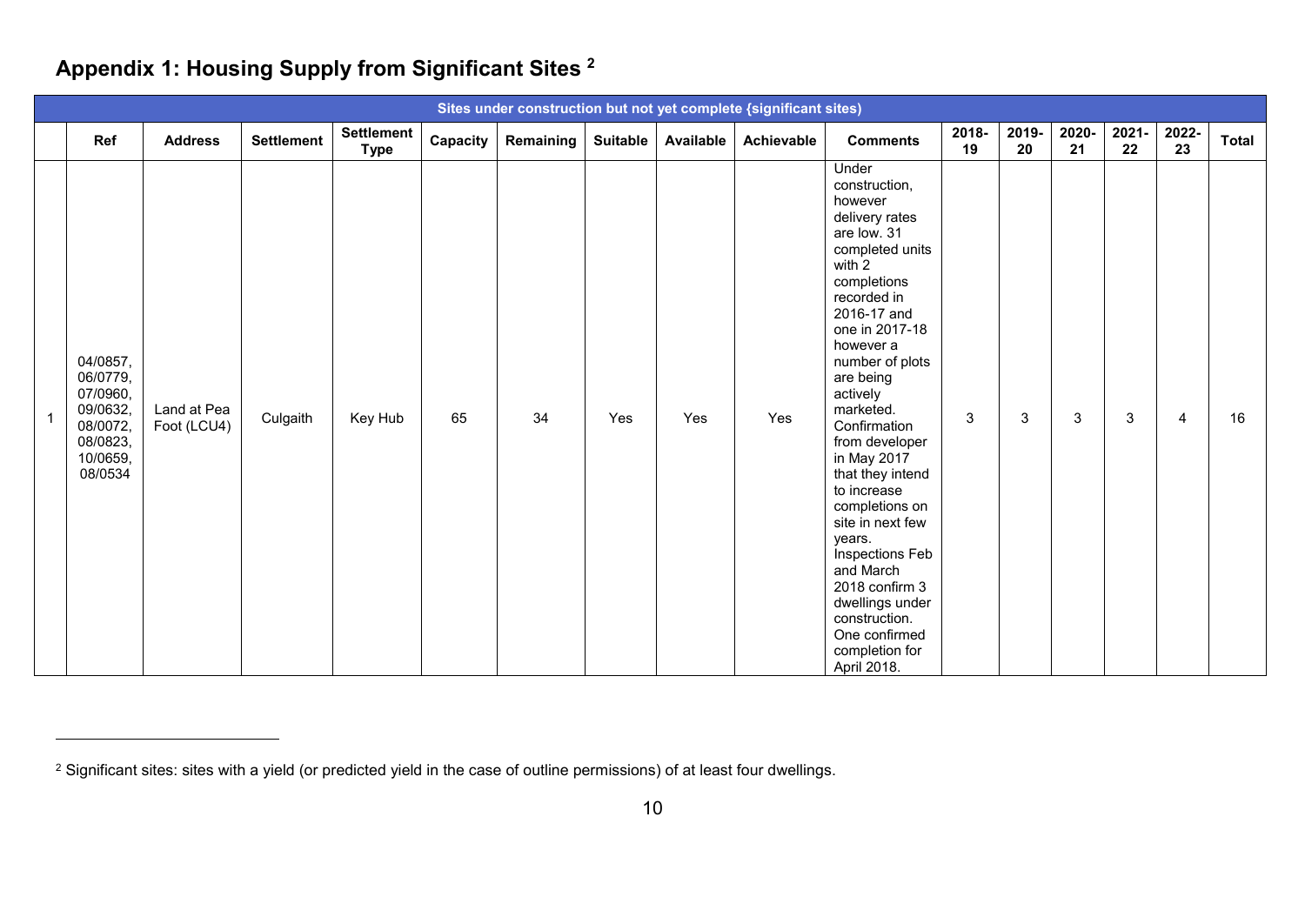|   |                      |                                       |                   |                                  |          | Sites under construction but not yet complete {significant sites} |                 |                  |            |                                                                                                                                                                                                                                              |                |             |             |                |             |              |
|---|----------------------|---------------------------------------|-------------------|----------------------------------|----------|-------------------------------------------------------------------|-----------------|------------------|------------|----------------------------------------------------------------------------------------------------------------------------------------------------------------------------------------------------------------------------------------------|----------------|-------------|-------------|----------------|-------------|--------------|
|   | Ref                  | <b>Address</b>                        | <b>Settlement</b> | <b>Settlement</b><br><b>Type</b> | Capacity | Remaining                                                         | <b>Suitable</b> | <b>Available</b> | Achievable | <b>Comments</b>                                                                                                                                                                                                                              | 2018-<br>19    | 2019-<br>20 | 2020-<br>21 | $2021 -$<br>22 | 2022-<br>23 | <b>Total</b> |
| 2 | 08/0295              | Land at<br>Carleton<br>Hills          | Penrith           | Main Town                        | 44       | 26                                                                | Yes             | Yes              | Yes        | Scheme for 44<br>units approved<br>20 Nov 2014.<br>Low density<br>luxury<br>development<br>with no<br>affordable<br>housing on site<br>(financial<br>contribution). 4<br>completions in<br>2016-17, 14 in<br>2017-18. Build<br>Regs. 15/6296 | 14             | 12          |             |                |             | 26           |
| 3 | 16/1089<br>(12/6554) | Levens<br>House<br>Farm,<br>Mellbecks | Kirkby<br>Stephen | Market<br>Town                   | 5        | 5                                                                 | Yes             | Yes              | Yes        | Construction of<br>5 market-led<br>dwellings.<br>Supersedes<br>application for 9<br>dwellings on<br>same site<br>(09/0231).<br>Development<br>commenced<br>10/05/2016.                                                                       | 5              |             |             |                |             | 5            |
| 4 | 09/0913,<br>12/0336  | Stephen-<br>sons Croft<br>(LBO8)      | <b>Bolton</b>     | Smaller<br>Village and<br>Hamlet | 4        | $\mathbf{1}$                                                      | Yes             | Yes              | Yes        | RM approval for<br>4 units. 2<br>completions<br>recorded in<br>2015-16 &<br>2016-17 and 1<br>in 2017-18.                                                                                                                                     | $\overline{1}$ |             |             |                |             |              |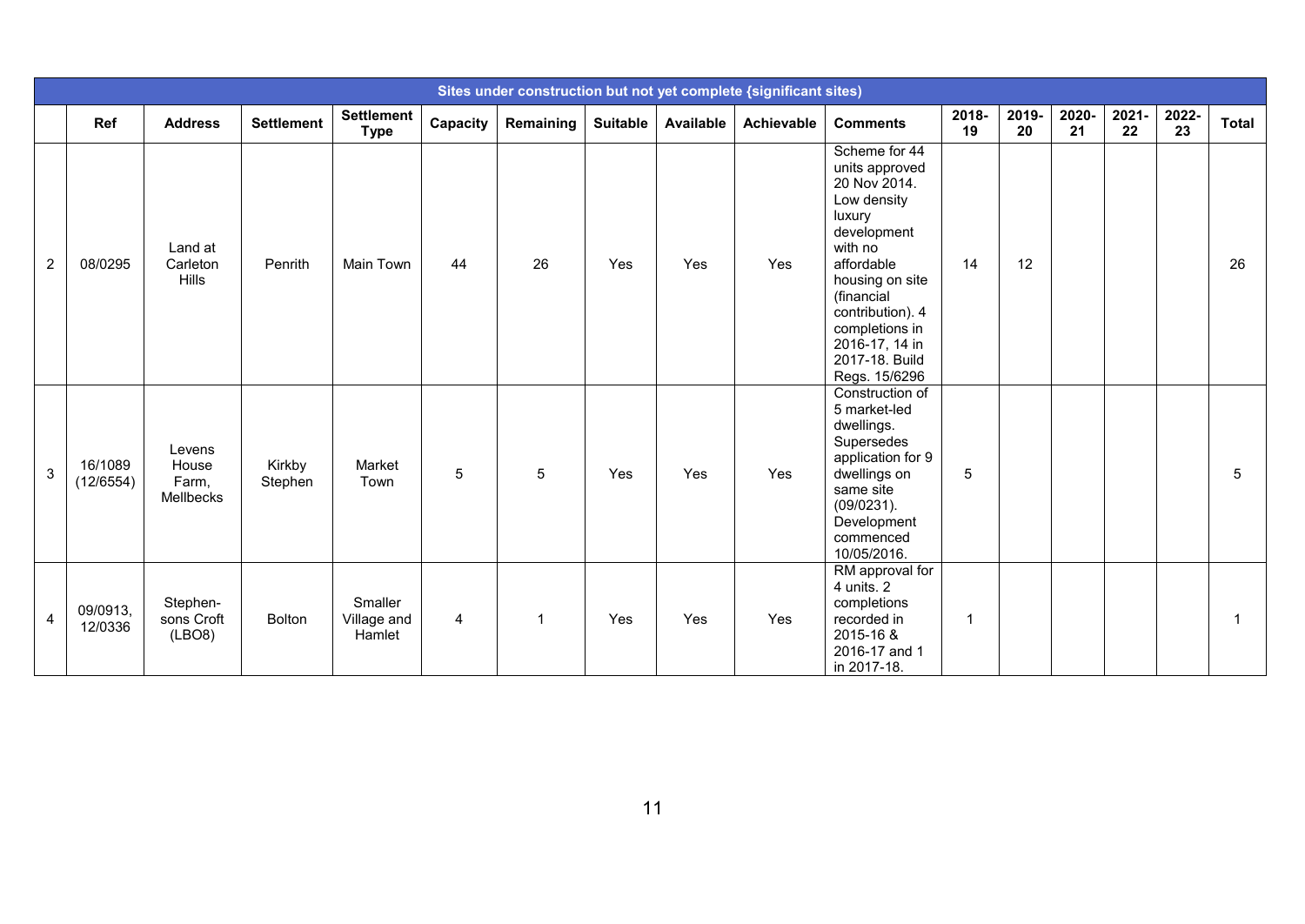|         |                                     |                                            |                   |                                  |          |                         |                 |                  | Sites under construction but not yet complete {significant sites) |                                                                                                                                                                                                                                                                                                                                                                        |             |             |             |             |             |              |
|---------|-------------------------------------|--------------------------------------------|-------------------|----------------------------------|----------|-------------------------|-----------------|------------------|-------------------------------------------------------------------|------------------------------------------------------------------------------------------------------------------------------------------------------------------------------------------------------------------------------------------------------------------------------------------------------------------------------------------------------------------------|-------------|-------------|-------------|-------------|-------------|--------------|
|         | Ref                                 | <b>Address</b>                             | <b>Settlement</b> | <b>Settlement</b><br><b>Type</b> | Capacity | Remaining               | <b>Suitable</b> | <b>Available</b> | Achievable                                                        | <b>Comments</b>                                                                                                                                                                                                                                                                                                                                                        | 2018-<br>19 | 2019-<br>20 | 2020-<br>21 | 2021-<br>22 | 2022-<br>23 | <b>Total</b> |
| 5       | 10/0452<br>$(11/6192)$ ,<br>15/0587 | (P63) 116<br>Scotland<br>Road,<br>Penrith  | Penrith           | Main Town                        | 13       | $\overline{\mathbf{1}}$ | Yes             | Yes              | Yes                                                               | Construction<br>works ongoing.<br>One of the<br>remaining<br>properties is<br>currently being<br>marketed for<br>sale as last<br>available plot.<br><b>Building regs</b><br>11/6192 &<br>15/6499                                                                                                                                                                       | 1           |             |             |             |             |              |
| $\,6\,$ | 11/0607 &<br>14/0305                | Land<br>behind<br>Croft<br>Close<br>(LBR3) | Brough            | Key Hub                          | 42       | 27                      | Yes             | Yes              | Yes                                                               | Site has<br>permission for a<br>total of 42 units<br>$(11/0607 = 12)$<br>and $14/0305 =$<br>25) Site<br>delivery is<br>ongoing;<br>inspections<br>indicate that 5<br>sites are close<br>to completion<br>(end of March<br>2018). 9<br>completed on<br>phase 1 and 6<br>on phase 2.<br><b>Building regs</b><br>12/6340,<br>11/6497,<br>12/6169,<br>13/6247 &<br>14/6078 | 5           | 4           | 4           | 4           | 6           | 23           |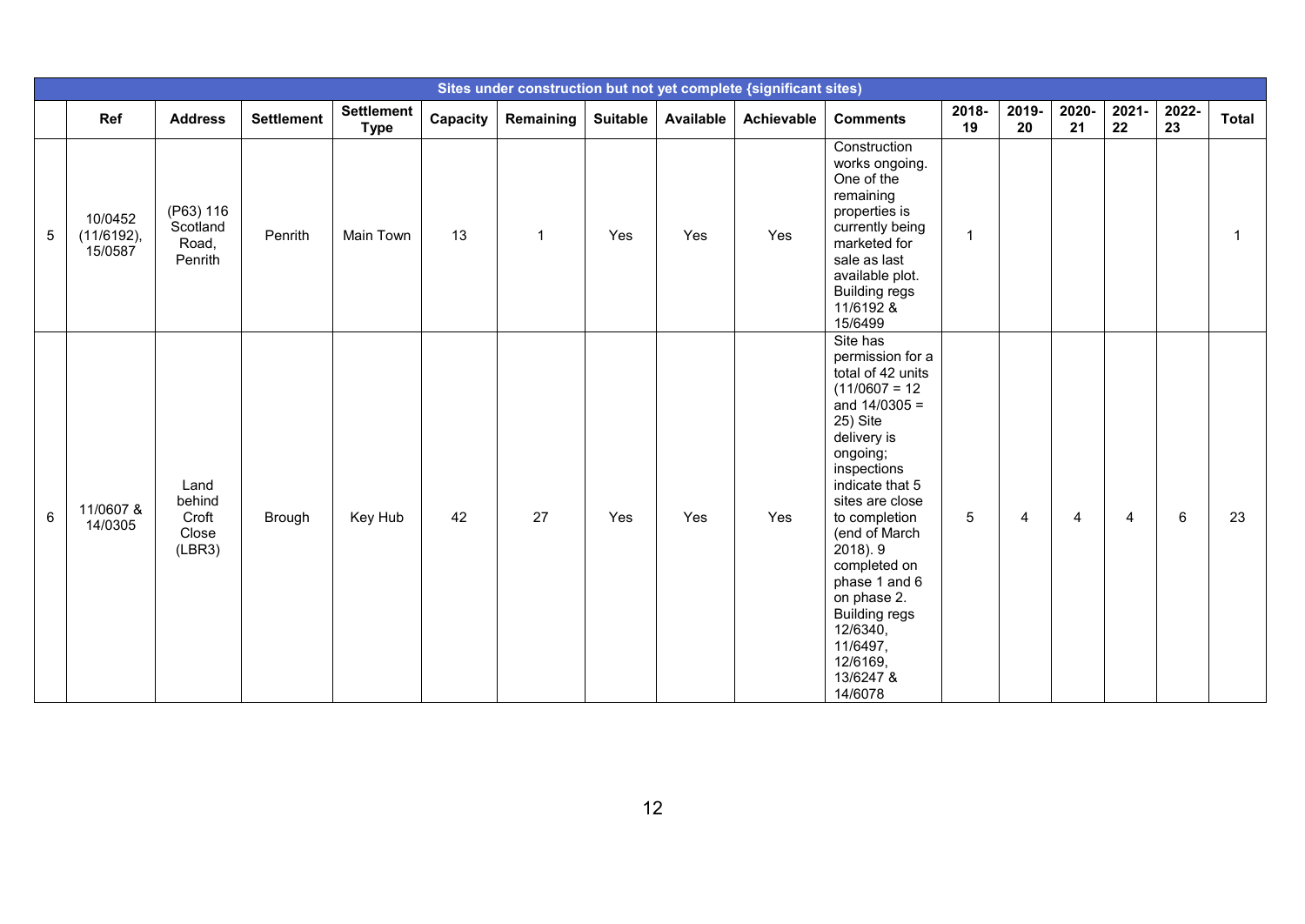|                  |         |                                                 |                   |                                  |                |                |                 |           | Sites under construction but not yet complete {significant sites} |                                                                                                                                                                                        |                |             |             |             |             |              |
|------------------|---------|-------------------------------------------------|-------------------|----------------------------------|----------------|----------------|-----------------|-----------|-------------------------------------------------------------------|----------------------------------------------------------------------------------------------------------------------------------------------------------------------------------------|----------------|-------------|-------------|-------------|-------------|--------------|
|                  | Ref     | <b>Address</b>                                  | <b>Settlement</b> | <b>Settlement</b><br><b>Type</b> | Capacity       | Remaining      | <b>Suitable</b> | Available | Achievable                                                        | <b>Comments</b>                                                                                                                                                                        | 2018-<br>19    | 2019-<br>20 | 2020-<br>21 | 2021-<br>22 | 2022-<br>23 | <b>Total</b> |
| $\overline{7}$   | 11/0989 | <b>Back</b><br>Lane,<br>Appleby<br>(AP5)        | Appleby           | Market<br>Town                   | 142            | 50             | Yes             | Yes       | Yes                                                               | Construction<br>works ongoing -<br>92 completions<br>recorded since<br>August 2015.<br>Rate of<br>development<br>expected to be<br>30 units per<br>annum (29<br>completed<br>2017-18). | 30             | 20          |             |             |             | 50           |
| 8                | 12/0262 | Fell<br>House,<br>Shap                          | Shap              | Key Hub                          | $\overline{4}$ | $\overline{4}$ | Yes             | Yes       | Yes                                                               | Work<br>commenced in<br>July 2012,<br>inspections<br>ongoing. (Build<br>Regs Ref:<br>12/6285)                                                                                          | $\overline{4}$ |             |             |             |             | 4            |
| $\boldsymbol{9}$ | 12/0284 | Grove<br>House,<br>Foster<br>Street,<br>Penrith | Penrith           | <b>Main Town</b>                 | 6              | 6              | Yes             | Yes       | Yes                                                               | Change of use<br>from office to<br>domestic (3<br>flats and 3<br>studio apts.),<br>inspections<br>ongoing. Build<br>Regs Ref:<br>12/6357                                               | 6              |             |             |             |             | 6            |
| 10               | 13/0241 | Land off<br>Scaur<br>Lane                       | Lazonby           | Key Hub                          | 48             | $\overline{4}$ | Yes             | Yes       | Yes                                                               | Under<br>construction,<br>with only one<br>unit left unsold.<br>Final 4 units are<br>complete -<br>awaiting<br>building control<br>certificates.                                       | $\overline{4}$ |             |             |             |             | 4            |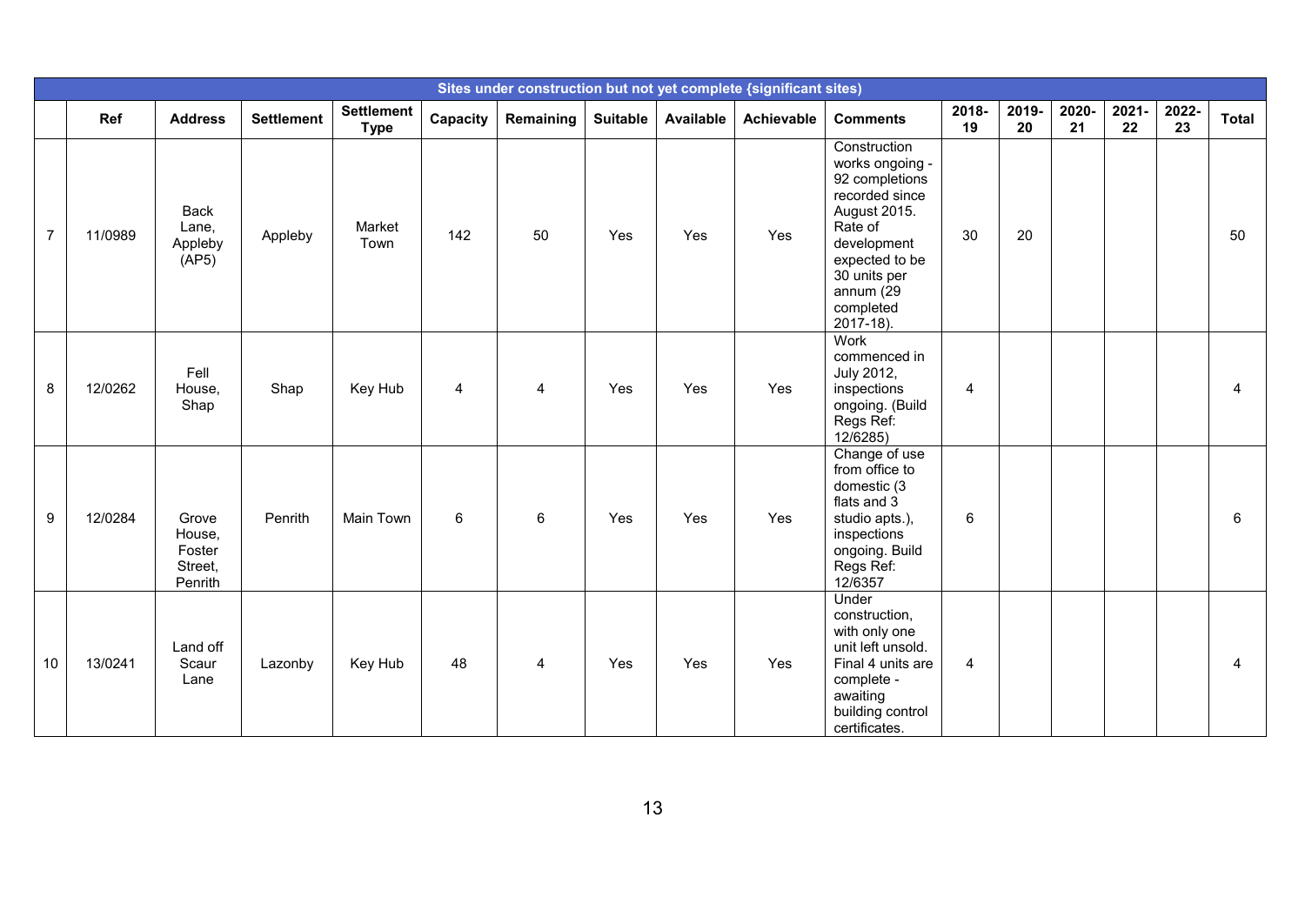|    |                                 |                                                                  |                       |                                  |                 |                |                 |                  | Sites under construction but not yet complete {significant sites) |                                                                                                                                                                                                                                           |                |              |             |                |             |                |
|----|---------------------------------|------------------------------------------------------------------|-----------------------|----------------------------------|-----------------|----------------|-----------------|------------------|-------------------------------------------------------------------|-------------------------------------------------------------------------------------------------------------------------------------------------------------------------------------------------------------------------------------------|----------------|--------------|-------------|----------------|-------------|----------------|
|    | Ref                             | <b>Address</b>                                                   | <b>Settlement</b>     | <b>Settlement</b><br><b>Type</b> | Capacity        | Remaining      | <b>Suitable</b> | <b>Available</b> | Achievable                                                        | <b>Comments</b>                                                                                                                                                                                                                           | 2018-<br>19    | 2019-<br>20  | 2020-<br>21 | $2021 -$<br>22 | 2022-<br>23 | <b>Total</b>   |
| 11 | 13/0117                         | Land adj.<br>Holmrooke,<br>Drawbriggs<br>Lane,<br>Appleby        | Appleby               | Market<br>Town                   | $5\phantom{.0}$ | $\overline{2}$ | Yes             | Yes              | Yes                                                               | RM approval<br>14/0338. Build<br>Regs Ref:<br>14/6381.3<br>completions<br>during 2016-17.<br>Plots 1 and 2<br>commenced but<br>no progress<br>reported at last<br>inspection (Nov<br>2017                                                 | 2 <sup>1</sup> |              |             |                |             | $\overline{2}$ |
| 12 | 14/0152                         | <b>Croft View</b>                                                | Kings<br>Meaburn      | Smaller<br>Village and<br>Hamlet | 5               | 3              | Yes             | Yes              | Yes                                                               | Development<br>commenced -<br>IN16/6101.2<br>completions<br>2016-17. CT<br>records suggest<br>2 of the 3<br>remaining<br>dwellings in use<br>but awaiting<br>confirmation of<br>completion.                                               | $\overline{2}$ | $\mathbf{1}$ |             |                |             | 3              |
| 13 | 08/0767,<br>10/1064,<br>11/0224 | Former<br>Works,<br>Silver Street,<br>Crosby<br>Ravens-<br>worth | Crosby<br>Ravensworth | Smaller<br>Village and<br>Hamlet | 21              | $\overline{2}$ | Yes             | Yes              | Yes                                                               | Outline<br>application for<br>residential<br>development.<br>Multiple RM<br>applications. 12<br>affordable<br>dwellings<br>complete<br>(11/6105), 7<br>market led<br>complete. 2<br>remaining - 1<br>close to<br>completion<br>(16/6038). | $\overline{2}$ |              |             |                |             | $\overline{2}$ |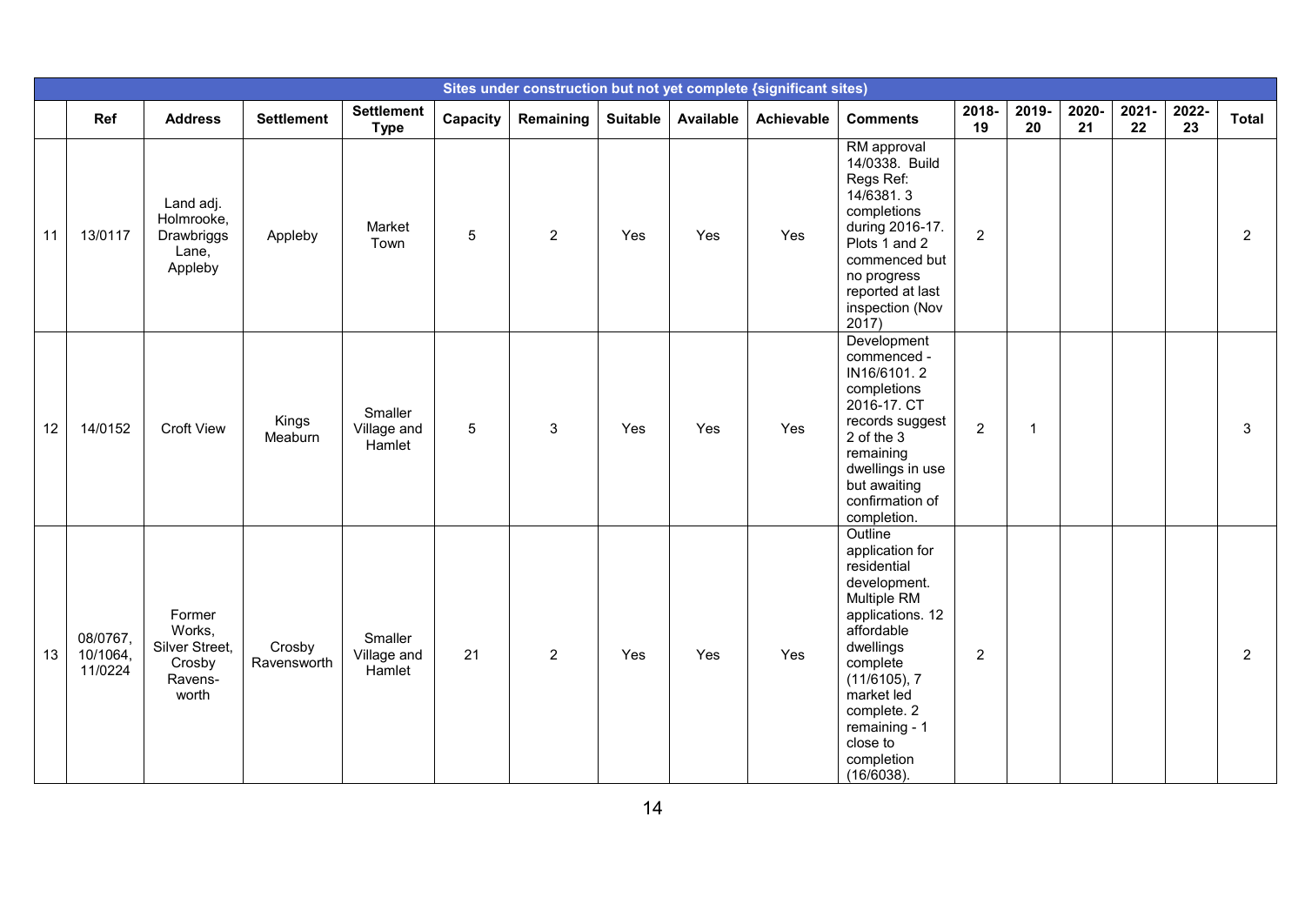|    |                                 |                                            |                   |                                  |                |           |                 |                  | Sites under construction but not yet complete {significant sites) |                                                                                                                                                                                                                                    |             |                |              |                |             |              |
|----|---------------------------------|--------------------------------------------|-------------------|----------------------------------|----------------|-----------|-----------------|------------------|-------------------------------------------------------------------|------------------------------------------------------------------------------------------------------------------------------------------------------------------------------------------------------------------------------------|-------------|----------------|--------------|----------------|-------------|--------------|
|    | Ref                             | <b>Address</b>                             | <b>Settlement</b> | <b>Settlement</b><br><b>Type</b> | Capacity       | Remaining | <b>Suitable</b> | <b>Available</b> | Achievable                                                        | <b>Comments</b>                                                                                                                                                                                                                    | 2018-<br>19 | 2019-<br>20    | 2020-<br>21  | 2021-<br>22    | 2022-<br>23 | <b>Total</b> |
| 14 | 08/0291,<br>13/0654,<br>16/0811 | Carleton<br>Heights,<br>Penrith<br>(E1)    | Penrith           | Main Town                        | 560            | 492       | Yes             | Yes              | Yes                                                               | 55 dwellings<br>completed<br>between Dec<br>2015 and Dec<br>2016 under<br>13/0654 (Phase<br>1). Phase 2<br>under<br>construction -<br>build regs<br>14/6078 &<br>17/6399.13<br>completions<br>between Dec<br>2017 and Mar<br>2018. | 40          | 40             | 40           | 40             | 40          | 200          |
| 15 | 14/0737                         | Land to<br>NW of<br>Beacon<br>Square       | Penrith           | Main Town                        | $\overline{7}$ | 3         | Yes             | Yes              | Yes                                                               | RM consent<br>granted under<br>15/0749.<br><b>Building regs</b><br>16/6077.<br>Remaining<br>dwellings under<br>construction.                                                                                                       | 3           |                |              |                |             | 3            |
| 16 | 08/0686                         | Bluebell<br>Inn,<br>Townfoot               | Alston            | Market<br>Town                   | 5              | 4         | Yes             | Yes              | Yes                                                               | Redevelopment<br>of pub into 4<br>flats and 1<br>house, Build<br>regs. 09/6123                                                                                                                                                     | -1          | $\overline{1}$ | $\mathbf{1}$ | $\overline{1}$ |             | 4            |
| 17 | 14/0656                         | Land to the<br>east of<br>Townend<br>Croft | Clifton           | Smaller<br>Village and<br>Hamlet | 59             | 27        | Yes             | Yes              | Yes                                                               | RM consent<br>secured under<br>16/0363.33<br>dwellings<br>completed<br>between Aug<br>2017 and<br>March 2018.                                                                                                                      | 27          |                |              |                |             | 27           |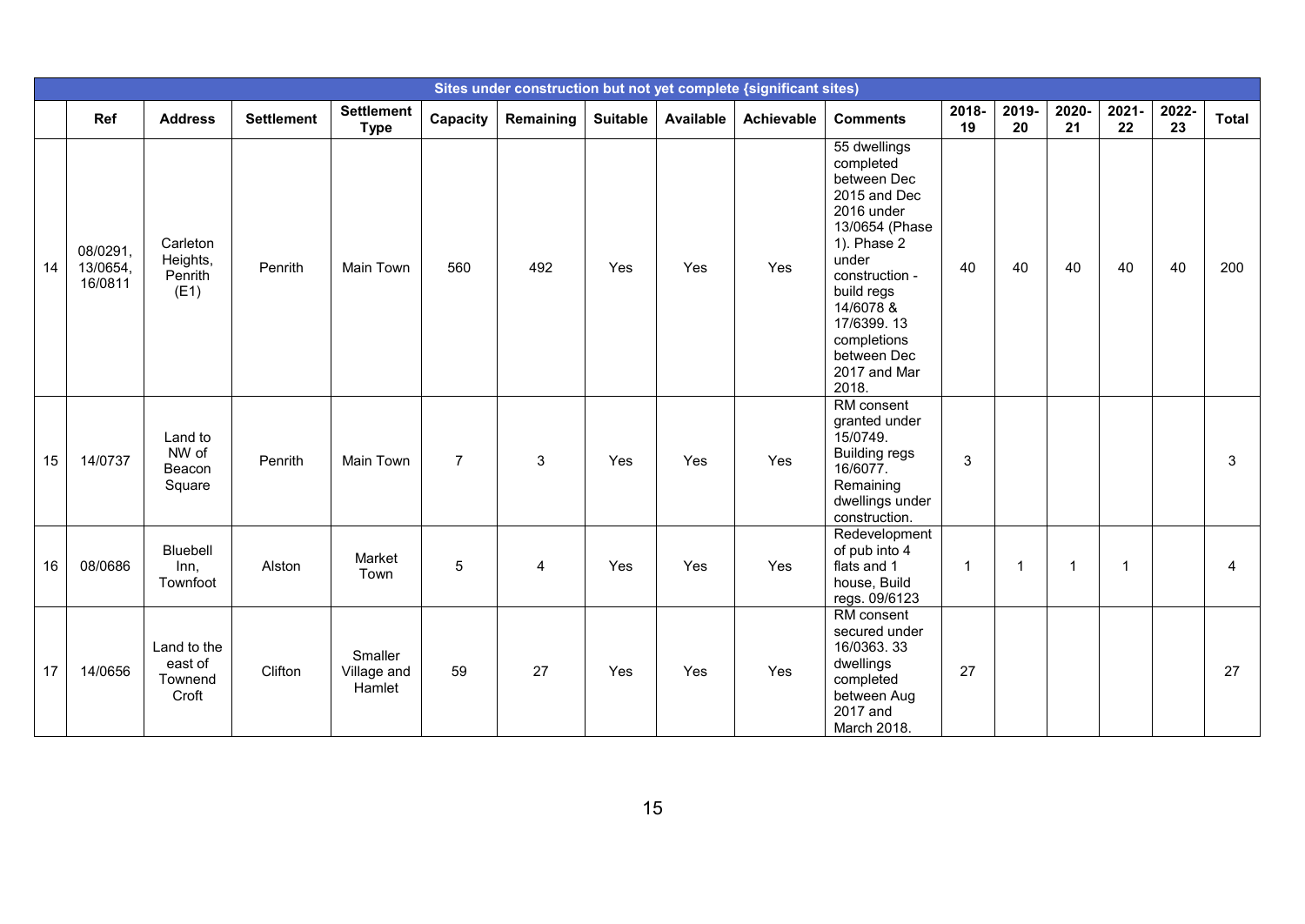|    |                     |                               |                   |                                  |                 |              |                 |           | Sites under construction but not yet complete {significant sites) |                                                                                                                                                                                                                                                                                       |              |              |             |             |             |              |
|----|---------------------|-------------------------------|-------------------|----------------------------------|-----------------|--------------|-----------------|-----------|-------------------------------------------------------------------|---------------------------------------------------------------------------------------------------------------------------------------------------------------------------------------------------------------------------------------------------------------------------------------|--------------|--------------|-------------|-------------|-------------|--------------|
|    | Ref                 | <b>Address</b>                | <b>Settlement</b> | <b>Settlement</b><br><b>Type</b> | Capacity        | Remaining    | <b>Suitable</b> | Available | Achievable                                                        | <b>Comments</b>                                                                                                                                                                                                                                                                       | 2018-<br>19  | 2019-<br>20  | 2020-<br>21 | 2021-<br>22 | 2022-<br>23 | <b>Total</b> |
| 18 | 14/0078,<br>16/1022 | Milburn<br>Court              | Milburn           | Smaller<br>Village and<br>Hamlet | 5               | 4            | Yes             | Yes       | Yes                                                               | Full planning<br>permission for<br>the conversion<br>of barns to<br>provide five<br>dwellings (inc. 1<br>affordable unit).<br>Inspections<br>ongoing, build<br>regs ref.<br>15/6461,<br>17/6129,<br>17/6238. 3 of 4<br>remaining<br>dwellings close<br>to completion<br>(March 2018). | 3            | $\mathbf{1}$ |             |             |             | 4            |
| 19 | 12/0345.<br>16/0014 | Land<br>opposite<br>Ivy House | Ousby             | Smaller<br>Village and<br>Hamlet | 6               | 3            | Yes             | Yes       | Yes                                                               | RM consent for<br>6 dwellings has<br>commenced.<br>Build regs ref.<br>17/6210.3<br>completions<br>2017-18,<br>remaining 3<br>near<br>completion.                                                                                                                                      | 3            |              |             |             |             | 3            |
| 20 | 13/0521             | Icold Barn,<br>Greystoke      | Greystoke         | Key Hub                          | $5\phantom{.0}$ | $\mathbf{1}$ | Yes             | Yes       | Yes                                                               | Original<br>application for 6<br>units although<br>reduced to 5<br>prior to<br>determination.<br>NMA approved<br>16/0080. BR -<br>16/61294<br>dwellings<br>completed. BR<br>- 16/6390 plot 5<br>commenced,                                                                            | $\mathbf{1}$ |              |             |             |             | 1            |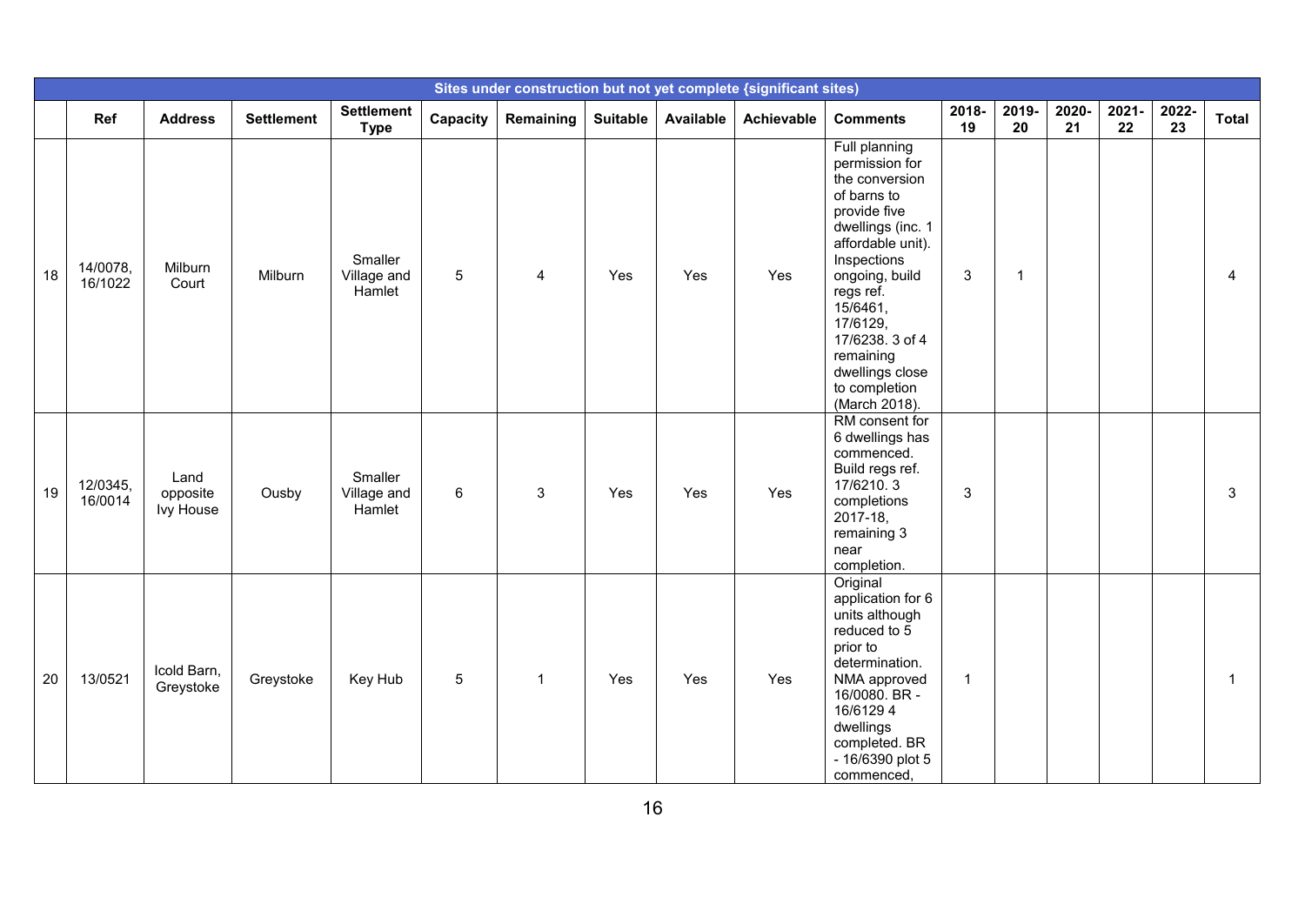|    |            |                                                               |                         |                                  |                |                |                 |                  | Sites under construction but not yet complete {significant sites} |                                                                                                                                                          |                |             |             |             |             |              |
|----|------------|---------------------------------------------------------------|-------------------------|----------------------------------|----------------|----------------|-----------------|------------------|-------------------------------------------------------------------|----------------------------------------------------------------------------------------------------------------------------------------------------------|----------------|-------------|-------------|-------------|-------------|--------------|
|    | <b>Ref</b> | <b>Address</b>                                                | <b>Settlement</b>       | <b>Settlement</b><br><b>Type</b> | Capacity       | Remaining      | <b>Suitable</b> | <b>Available</b> | Achievable                                                        | <b>Comments</b>                                                                                                                                          | 2018-<br>19    | 2019-<br>20 | 2020-<br>21 | 2021-<br>22 | 2022-<br>23 | <b>Total</b> |
|    |            |                                                               |                         |                                  |                |                |                 |                  |                                                                   | inspections<br>ongoing.                                                                                                                                  |                |             |             |             |             |              |
| 21 | 16/0960    | Land<br>adjacent to<br>Prospect<br>House,<br>Kings<br>Meaburn | Kings<br>Meaburn        | Smaller<br>Village and<br>Hamlet | 9              | 3              | Yes             | Yes              | Yes                                                               | Full planning<br>permission for 9<br>dwellings, inc. 2<br>affordable.<br><b>Build regs</b><br>16/6519.3<br>remaining<br>dwellings under<br>construction. | 3              |             |             |             |             | 3            |
| 22 | 16/0950    | P115-<br>Former car<br>park,<br><b>Brentfield</b><br>Way      | Penrith                 | Main Town                        | $\overline{7}$ | $\overline{2}$ | Yes             | Yes              | Yes                                                               | Full planning<br>permission for 7<br>dwellings.<br>Commenced -<br>Build Regs.<br>17/6451. All to<br>be completed<br>May 2018.                            | $\overline{2}$ |             |             |             |             | 2            |
| 23 | 14/0151    | Park<br>Holme                                                 | Eamont<br><b>Bridge</b> | Smaller<br>Village and<br>Hamlet | 24             | 24             | Yes             | Yes              | Yes                                                               | Full planning<br>permission<br>granted for<br>extra care<br>apartments (24<br>units - reduction<br>from 30). Build<br>Regs Ref:<br>14/6242,<br>17/6361   | 10             | 14          |             |             |             | 24           |
| 24 | 15/0799    | $N1 -$<br>Salkeld<br>Road/<br>Fairhill                        | Penrith                 | <b>Main Town</b>                 | 98             | 94             | Yes             | Yes              | Yes                                                               | Full planning<br>permission. 4<br>dwellings<br>completed<br>March 2018<br>Build regs ref.<br>16/6615.                                                    | 24             | 24          | 24          | 22          |             | 94           |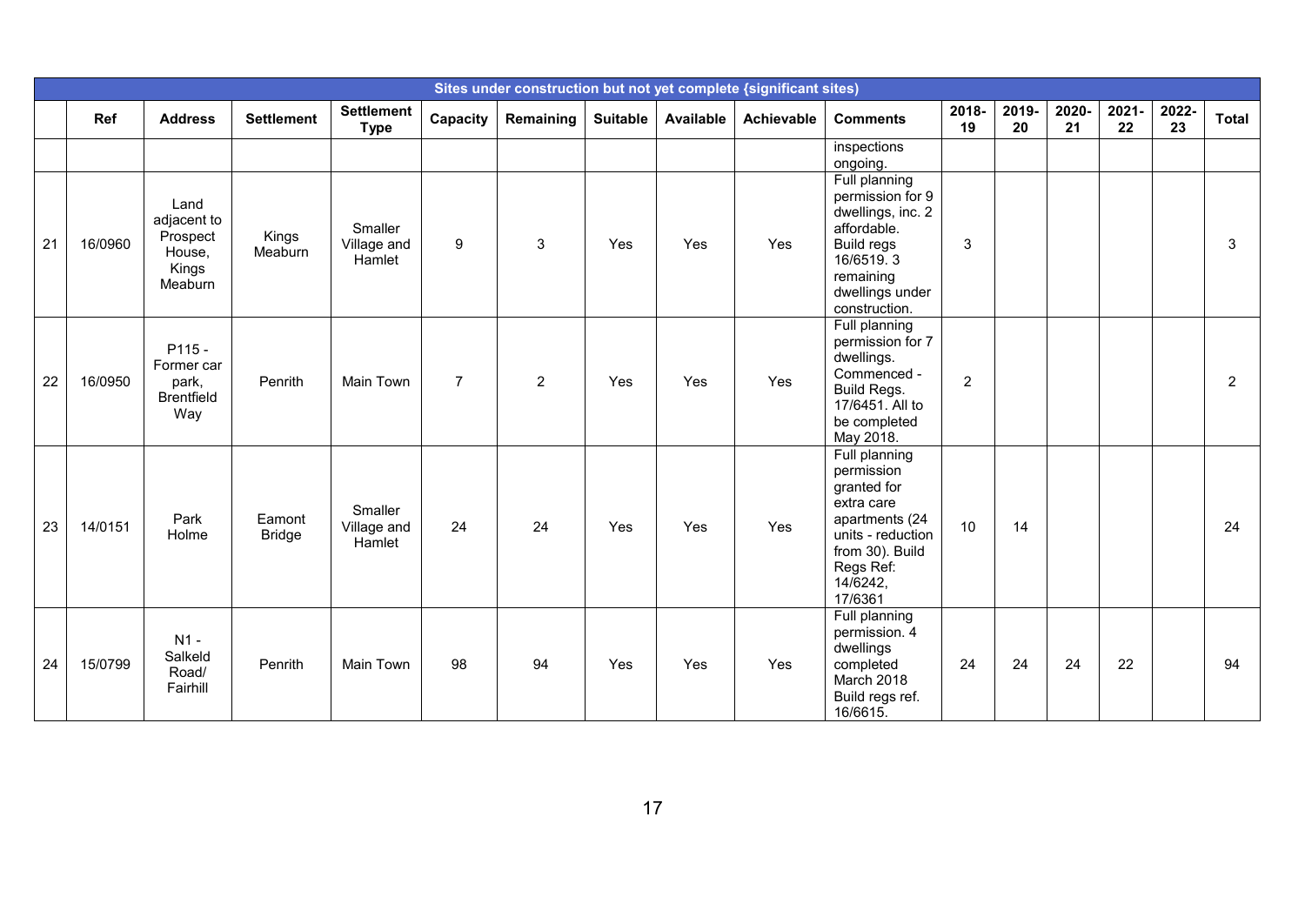|    |          |                                                                            |                   |                                  |          |           |                 |           | Sites under construction but not yet complete {significant sites) |                                                                                                                                         |                |                |             |                |             |              |
|----|----------|----------------------------------------------------------------------------|-------------------|----------------------------------|----------|-----------|-----------------|-----------|-------------------------------------------------------------------|-----------------------------------------------------------------------------------------------------------------------------------------|----------------|----------------|-------------|----------------|-------------|--------------|
|    | Ref      | <b>Address</b>                                                             | <b>Settlement</b> | <b>Settlement</b><br><b>Type</b> | Capacity | Remaining | <b>Suitable</b> | Available | Achievable                                                        | <b>Comments</b>                                                                                                                         | 2018-<br>19    | 2019-<br>20    | 2020-<br>21 | $2021 -$<br>22 | 2022-<br>23 | <b>Total</b> |
| 25 | 06/0434  | Land to<br>North and<br>East of<br>Beacon<br>Inn, Fell<br>Lane,<br>Penrith | Penrith           | <b>Main Town</b>                 | 9        | 4         | Yes             | Yes       | Yes                                                               | Full planning<br>permission.<br>Remaining<br>dwellings under<br>construction,<br>plot 9 not<br>started. Build<br>regs 08/6119.          | $\overline{2}$ | $\overline{c}$ |             |                |             | 4            |
| 26 | 10//0010 | Former<br>gas works                                                        | Kirkby<br>Stephen | Market<br>Town                   | 9        | 5         | Yes             | Yes       | Yes                                                               | Full planning<br>permission.<br>Phase 1<br>complete (4<br>dwellings).<br>Build regs for<br>phase 2<br>submitted -<br>18/6028.           |                | $\overline{c}$ | 3           |                |             | 5            |
| 27 | 15/1163  | Lambert<br>Croft,<br>Bolton                                                | <b>Bolton</b>     | Smaller<br>Village and<br>Hamlet | 5        | 5         | Yes             | Yes       | Yes                                                               | Full planning<br>permission for 5<br>dwellings<br>granted under<br>15/1163.<br>Scheme under<br>construction.<br>Build regs.<br>10/6340. | $\overline{2}$ | 3              |             |                |             | 5            |
| 28 | 16/0787  | Land at<br>Loaning<br>Head, Off<br>Station<br>Road                         | Culgaith          | Key Hub                          | 4        | 4         | Yes             | Yes       | Yes                                                               | RM (17/0825)<br>approved<br>17/11/17.3<br>dwellings under<br>construction,<br>build regs<br>18/6024.                                    | 3              | 1              |             |                |             | 4            |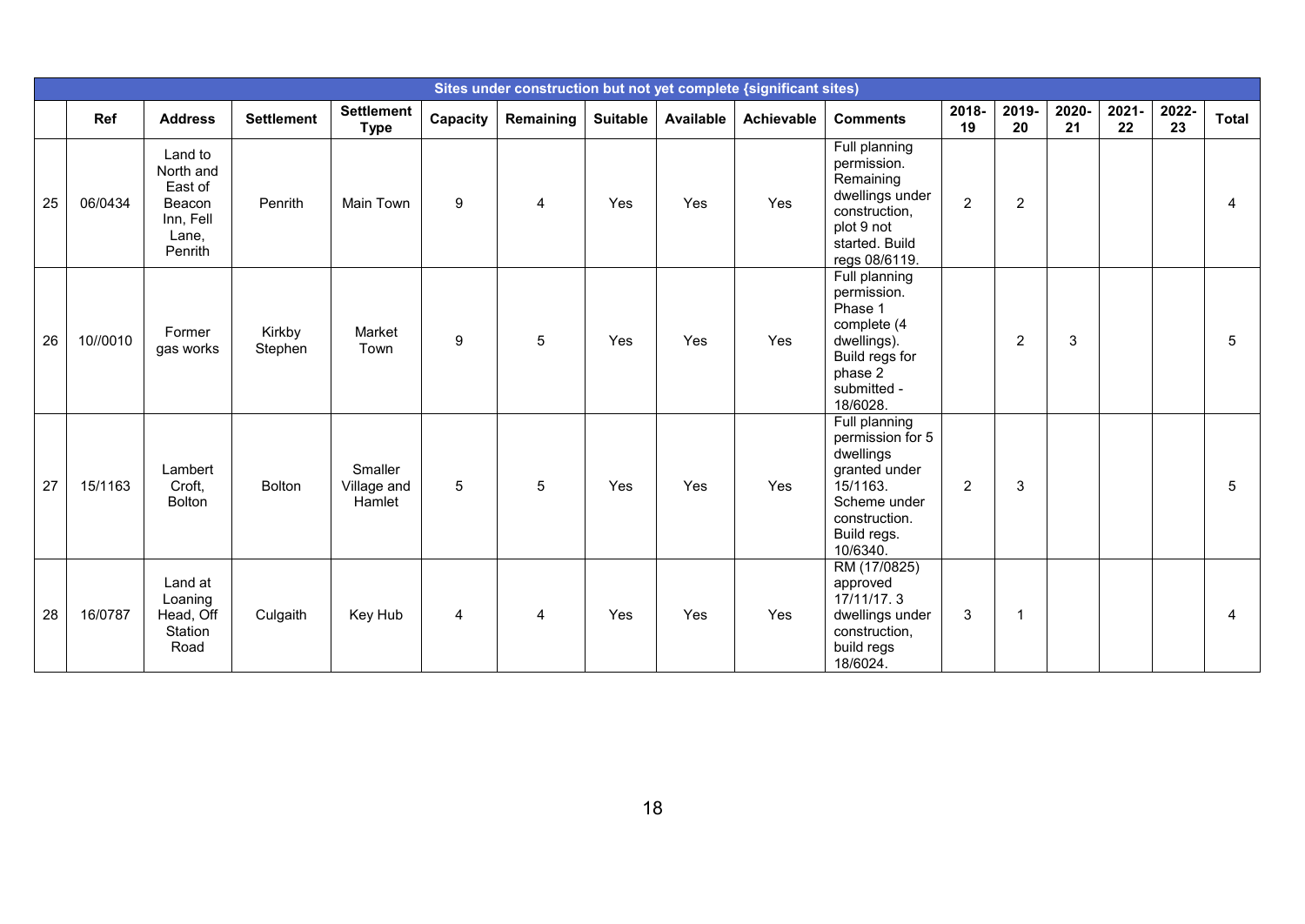|    |         |                                         |                   |                                  |                |                |                 |           | Sites under construction but not yet complete (significant sites) |                                                                                                                                                                  |                |             |                |             |             |                |
|----|---------|-----------------------------------------|-------------------|----------------------------------|----------------|----------------|-----------------|-----------|-------------------------------------------------------------------|------------------------------------------------------------------------------------------------------------------------------------------------------------------|----------------|-------------|----------------|-------------|-------------|----------------|
|    | Ref     | <b>Address</b>                          | <b>Settlement</b> | <b>Settlement</b><br><b>Type</b> | Capacity       | Remaining      | <b>Suitable</b> | Available | Achievable                                                        | <b>Comments</b>                                                                                                                                                  | 2018-<br>19    | 2019-<br>20 | 2020-<br>21    | 2021-<br>22 | 2022-<br>23 | <b>Total</b>   |
| 29 | 16/0359 | TC1 - Old<br>London<br>Road             | Penrith           | <b>Main Town</b>                 | 20             | 20             | Yes             | Yes       | Yes                                                               | Full planning<br>permission for<br>20 affordable<br>dwellings.<br>Under<br>construction<br>build regs<br>17/6679.                                                | 5              | 5           | 5              | 5           |             | 20             |
| 30 | 17/0159 | Former<br>Yanwath<br>Care<br>Home       | Yanwath           | Smaller<br>Village and<br>Hamlet | 8              | 8              | Yes             | Yes       | Yes                                                               | Full planning<br>permission.<br>Discharge of<br>condition<br>application<br>approved<br>(17/0987).<br>Building regs.<br>Ref. 17/6654 -<br>under<br>construction. | 2              | 3           | 3              |             |             | 8              |
| 31 | 17/0211 | Townhead<br>Farm,<br>Great<br>Salkeld   | Great<br>Salkeld  | Smaller<br>Village and<br>Hamlet | $\overline{7}$ | $\overline{7}$ | Yes             | Yes       | Yes                                                               | Full planning<br>permission. Site<br>under<br>construction.<br>Build Regs.<br>17/6566 &<br>18/6224                                                               | $\overline{2}$ | 3           | $\overline{2}$ |             |             | $\overline{7}$ |
| 32 | 17/0293 | Land to<br>rear of<br>Medical<br>Centre | Temple<br>Sowerby | Smaller<br>Village and<br>Hamlet | 28             | 28             | Yes             | Yes       | Yes                                                               | Full planning<br>permission.<br>Under<br>construction.<br>Build regs.<br>17/6664                                                                                 | 8              | 10          | 10             |             |             | 28             |
| 33 | 13/0737 | White<br>House<br>Farm                  | Kirkby<br>Stephen | Market<br>Town                   | 9              | 9              | Yes             | Yes       | Yes                                                               | Full planning<br>permission.<br>Under<br>construction<br>Build regs.<br>17/6665                                                                                  |                | 4           | 5              |             |             | 9              |
|    |         |                                         |                   |                                  | 1288           | 912            |                 |           |                                                                   |                                                                                                                                                                  | 215            | 158         | 100            | 75          | 50          | 598            |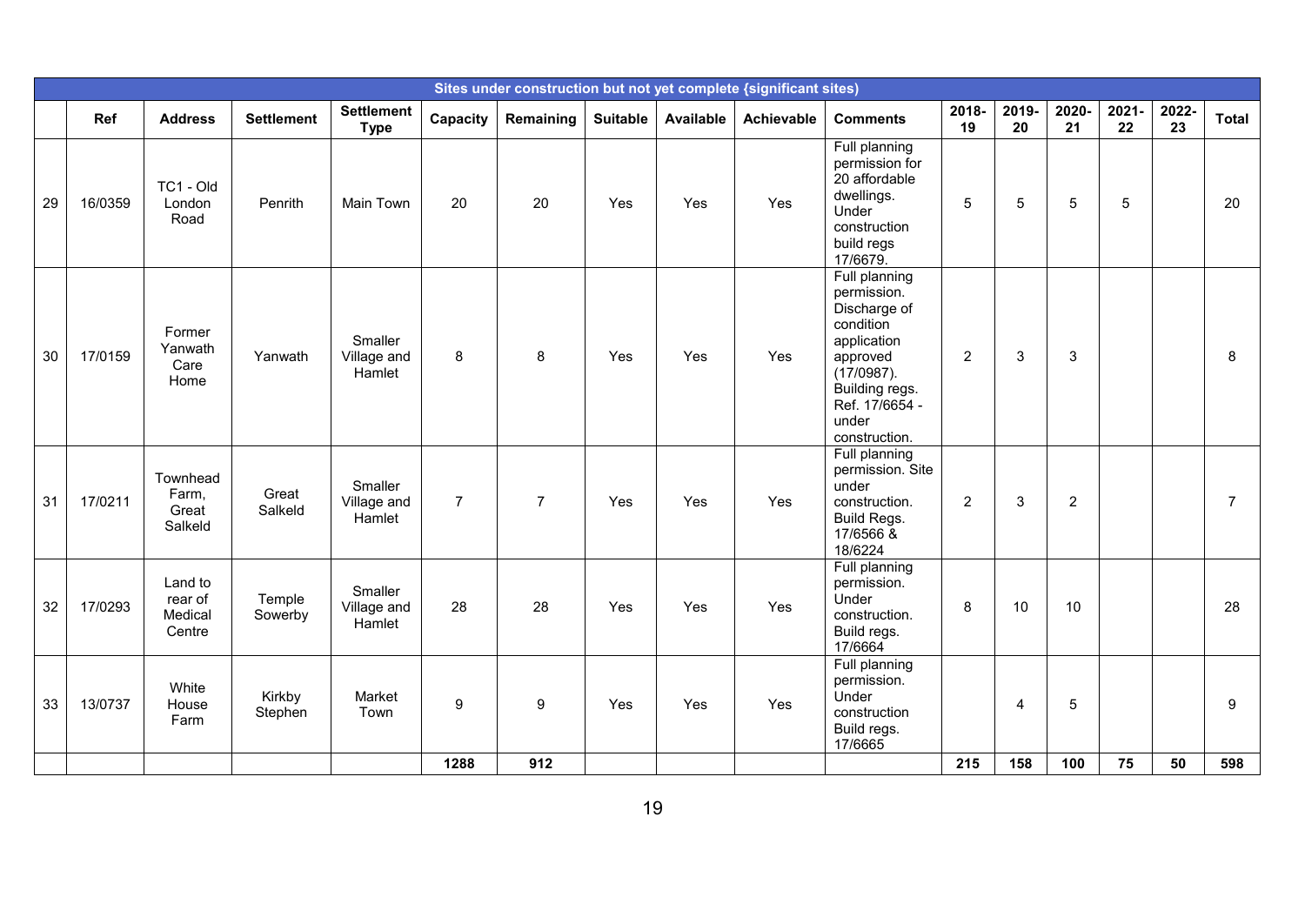|    |         |                                                            |                   |                                  |                | <b>Extant planning permissions (significant sites)</b> |                 |           |                   |                                                                                                                                                                                                                                                                |             |                |                |                |             |              |
|----|---------|------------------------------------------------------------|-------------------|----------------------------------|----------------|--------------------------------------------------------|-----------------|-----------|-------------------|----------------------------------------------------------------------------------------------------------------------------------------------------------------------------------------------------------------------------------------------------------------|-------------|----------------|----------------|----------------|-------------|--------------|
|    | Ref     | <b>Address</b>                                             | <b>Settlement</b> | <b>Settlement</b><br><b>Type</b> | Capacity       | Remaining                                              | <b>Suitable</b> | Available | <b>Achievable</b> | <b>Comments</b>                                                                                                                                                                                                                                                | 2018-<br>19 | 2019-<br>20    | 2020-<br>21    | 2021-<br>22    | 2022-<br>23 | <b>Total</b> |
| 34 | 16/0544 | Eden Gate<br>Farm                                          | Warcop            | Smaller<br>Village and<br>Hamlet | 10             | 10                                                     | Yes             | Yes       | Yes               | Outline<br>application for<br>10 dwellings (a<br>revised<br>submission of<br>planning App<br>Ref 11/0145 for<br>12 dwellings<br>which lapsed in<br>June 2016).                                                                                                 |             |                | 5              | 5              |             | 10           |
| 35 | 18/0011 | Land<br>between<br>Park View<br>and Joiners<br><b>Brow</b> | Catterlen         | Smaller<br>Village and<br>Hamlet | 5              | 5                                                      | Yes             | Yes       | Yes               | Outline<br>permission for 5<br>local occupancy<br>homes.                                                                                                                                                                                                       |             |                |                | $\overline{c}$ | 3           | 5            |
| 36 | 12/0459 | Fallowfield                                                | Cliburn           | Smaller<br>Village and<br>Hamlet | $\overline{4}$ | 4                                                      | Yes             | Yes       | Yes               | Application to<br>extend the time<br>limit for the<br>implementation<br>of planning<br>application<br>08/0405 for the<br>erection of two<br>market led and<br>two affordable<br>dwellings. RM<br>application (ref:<br>16/0996) was<br>approved In<br>Jan 2017. |             | $\overline{2}$ | $\overline{2}$ |                |             | 4            |
| 37 | 12/0979 | Land north<br>of<br><b>Burthwaite</b><br>Road              | Calthwaite        | Smaller<br>Village and<br>Hamlet | 14             | 14                                                     | Yes             | Yes       | Yes               | Outline<br>planning<br>permission<br>(plans indicate<br>14 dwellings<br>including 4<br>affordable<br>units)                                                                                                                                                    |             |                | 2              | 6              | 6           | 14           |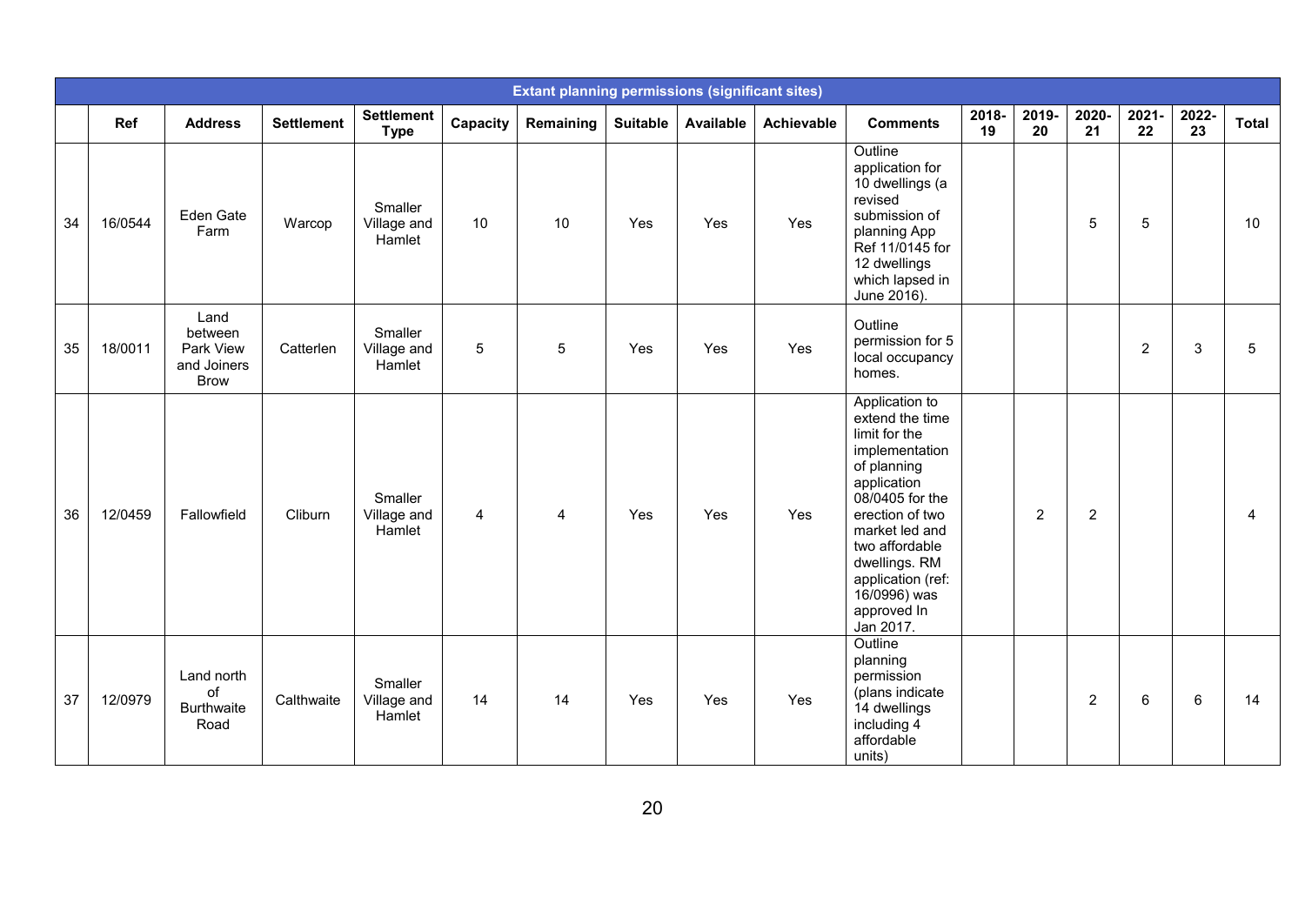|    |         |                                     |                   |                                       |          | <b>Extant planning permissions (significant sites)</b> |                 |           |            |                                                                                                                                                                                                      |             |                |                |                |                |              |
|----|---------|-------------------------------------|-------------------|---------------------------------------|----------|--------------------------------------------------------|-----------------|-----------|------------|------------------------------------------------------------------------------------------------------------------------------------------------------------------------------------------------------|-------------|----------------|----------------|----------------|----------------|--------------|
|    | Ref     | <b>Address</b>                      | <b>Settlement</b> | <b>Settlement</b><br><b>Type</b>      | Capacity | Remaining                                              | <b>Suitable</b> | Available | Achievable | <b>Comments</b>                                                                                                                                                                                      | 2018-<br>19 | 2019-<br>20    | 2020-<br>21    | 2021-<br>22    | 2022-<br>23    | <b>Total</b> |
| 38 | 13/0746 | Land adj.<br>Coopers<br>Close       | High<br>Hesket    | Key Hub                               | 11       | 11                                                     | Yes             | Yes       | Yes        | Outline<br>planning<br>permission for<br>11 dwellings (3<br>affordable). RM<br>(Ref: 16/0652)<br>approved in Oct<br>2016.<br>Discharge of<br>conditions<br>application<br>17/0023 live<br>(Mar 2018) |             | 5              | 6              |                |                | 11           |
| 39 | 13/0830 | Land at<br>Garth View,<br>Catterlen | Catterlen         | Smaller<br>Villages<br>and<br>Hamlets | $\,6\,$  | 6                                                      | Yes             | Yes       | Yes        | Outline<br>planning<br>application for<br>four affordable<br>units and two<br>market-led<br>units. RM<br>application<br>approved -<br>17/0924                                                        |             | $\mathfrak{3}$ | 3              |                |                | 6            |
| 40 | 14/0354 | Thompsons<br><b>Board Mill</b>      | Little<br>Salkeld | Smaller<br>Villages<br>and<br>Hamlets | 18       | 18                                                     | Yes             | Yes       | Yes        | Outline<br>permission<br>granted for the<br>redevelopment<br>of this site<br>(exception to<br>policy). RM<br>17/0602.<br>Discharge of<br>conditions<br>ongoing.                                      |             |                | $\overline{4}$ | $\overline{7}$ | $\overline{7}$ | 18           |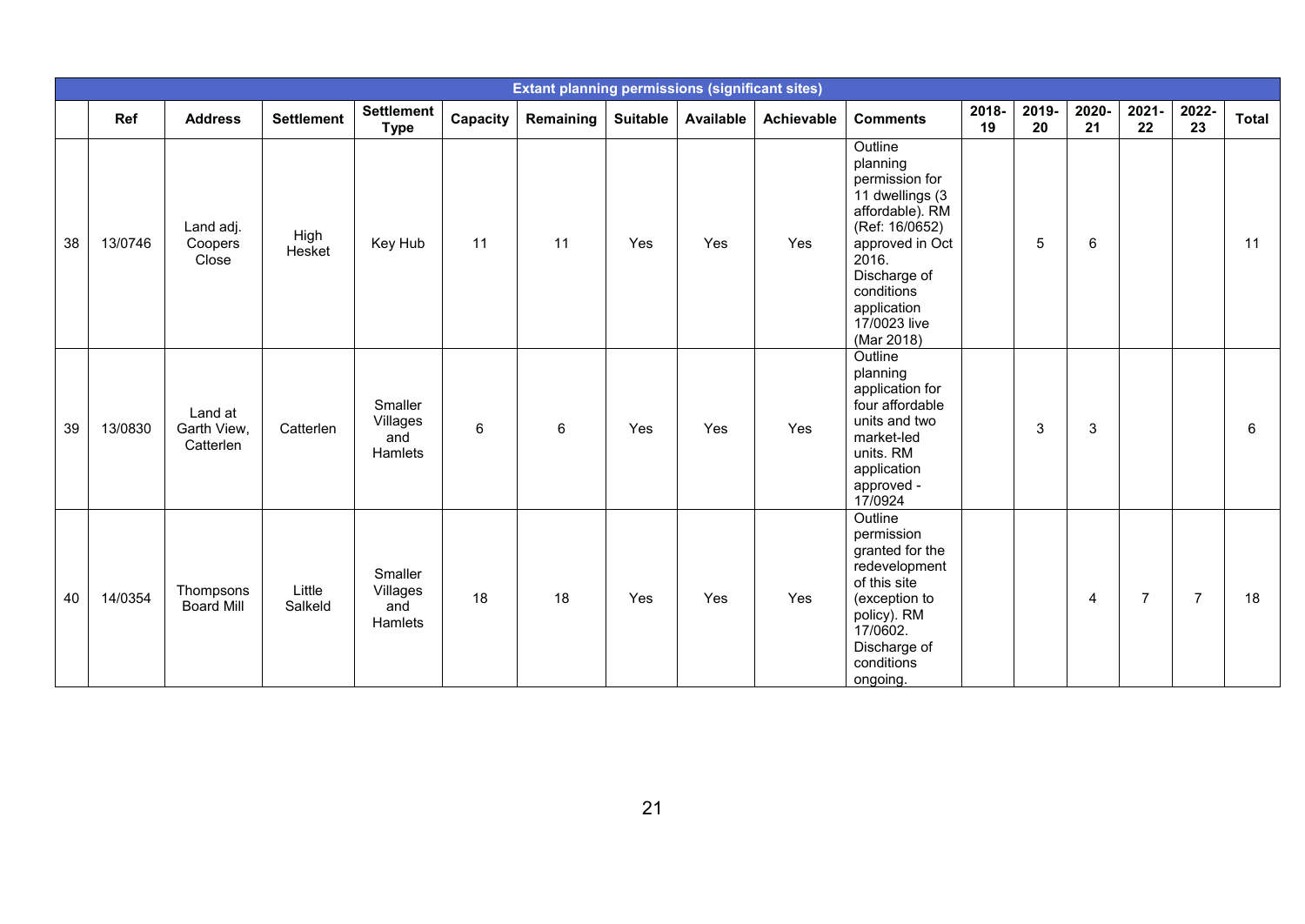|    |         |                                      |                   |                                  |          | <b>Extant planning permissions (significant sites)</b> |                 |                  |            |                                                                                                                                                                                                                                             |             |                |                |                |                |              |
|----|---------|--------------------------------------|-------------------|----------------------------------|----------|--------------------------------------------------------|-----------------|------------------|------------|---------------------------------------------------------------------------------------------------------------------------------------------------------------------------------------------------------------------------------------------|-------------|----------------|----------------|----------------|----------------|--------------|
|    | Ref     | <b>Address</b>                       | <b>Settlement</b> | <b>Settlement</b><br><b>Type</b> | Capacity | Remaining                                              | <b>Suitable</b> | <b>Available</b> | Achievable | <b>Comments</b>                                                                                                                                                                                                                             | 2018-<br>19 | 2019-<br>20    | 2020-<br>21    | 2021-<br>22    | 2022-<br>23    | <b>Total</b> |
| 41 | 14/0417 | Langwathby<br>Hall                   | Langwathby        | Key Hub                          | 16       | 16                                                     | Yes             | Yes              | Yes        | Part of a larger<br>site which may<br>come forward<br>as an allocation<br>in the<br>Langwathby<br>Neighbourhood<br>Plan. RM<br>consent<br>(15/0994)<br>includes 4<br>affordable units.<br>Pre-<br>commencement<br>conditions<br>discharged. |             | $\overline{4}$ | $\overline{4}$ | $\overline{4}$ | $\overline{4}$ | 16           |
| 42 | 14/0528 | Land at<br>Staynegarth               | Stainton          | Key Hub                          | 31       | 31                                                     | Yes             | Yes              | Yes        | Supersedes<br>09/0886 (9<br>units) - Outline<br>application<br>indicates 30<br>units. RM<br>application<br>17/0150 for 31<br>units.                                                                                                         |             |                | 10             | 10             | 11             | 31           |
| 43 | 14/0836 | Former BBC<br>Building,<br>West Lane | Penrith           | Main Town                        | 28       | 28                                                     | Yes             | Yes              | Yes        | Full planning<br>permission for<br>extra care<br>facility.<br>Applications for<br>discharge of<br>conditions<br>approved Sep<br>2017. Building<br>regs. Ref.<br>14/6117.                                                                    |             | 14             | 14             |                |                | 28           |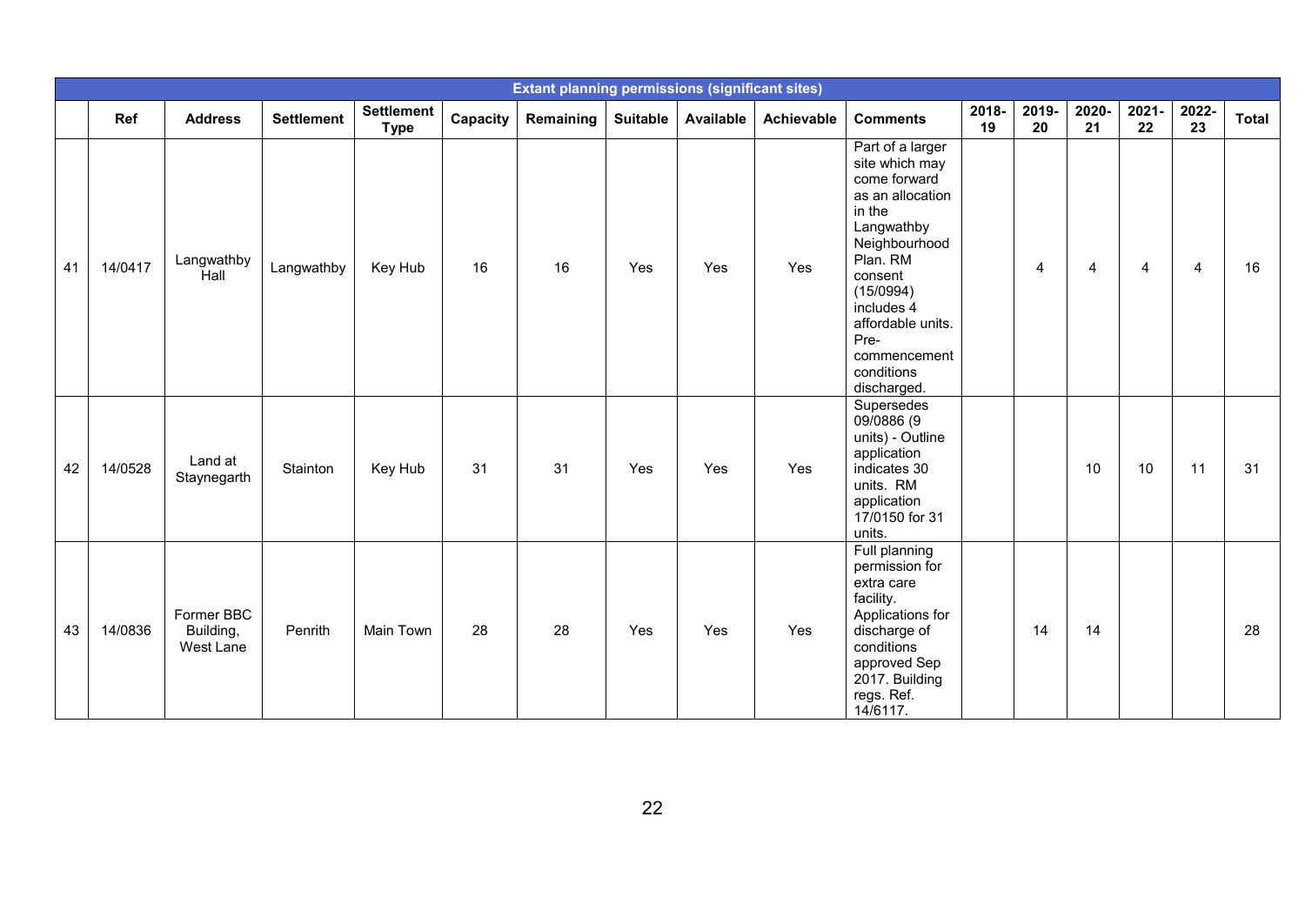|    |                                  |                                  |                   |                                  |          | <b>Extant planning permissions (significant sites)</b> |                 |                  |            |                                                                                                                                                                                                                                                                                                                                                                             |             |             |             |             |             |              |
|----|----------------------------------|----------------------------------|-------------------|----------------------------------|----------|--------------------------------------------------------|-----------------|------------------|------------|-----------------------------------------------------------------------------------------------------------------------------------------------------------------------------------------------------------------------------------------------------------------------------------------------------------------------------------------------------------------------------|-------------|-------------|-------------|-------------|-------------|--------------|
|    | <b>Ref</b>                       | <b>Address</b>                   | <b>Settlement</b> | <b>Settlement</b><br><b>Type</b> | Capacity | Remaining                                              | <b>Suitable</b> | <b>Available</b> | Achievable | <b>Comments</b>                                                                                                                                                                                                                                                                                                                                                             | 2018-<br>19 | 2019-<br>20 | 2020-<br>21 | 2021-<br>22 | 2022-<br>23 | <b>Total</b> |
| 44 | 17/0559,<br>15/0342<br>(13/0630) | St Johns<br>Road                 | Stainton          | Key Hub                          | 11       | 11                                                     | Yes             | Yes              | Yes        | Outline<br>planning<br>permission. Site<br>benefits from<br>extant planning<br>permission for<br>both 5<br>dwellings<br>$(16/0914)$ , and<br>11 dwellings<br>(17/0559). It has<br>archaeological<br>potential so<br>investigative<br>work is required<br>prior to the<br>commencement<br>of the scheme.<br>The site is<br>located in a<br>highly<br>marketable<br>location. |             |             | 5           | 6           |             | 11           |
| 45 | 15/0476                          | West Garth                       | Winskill          | Smaller<br>Village and<br>Hamlet | 5        | 5                                                      | Yes             | Yes              | Yes        | RM application<br>(ref: 17/0126)<br>approved.                                                                                                                                                                                                                                                                                                                               |             | 5           |             |             |             | $\sqrt{5}$   |
| 46 | 15/0682                          | White Horse,<br>Great<br>Dockray | Penrith           | Main Town                        | 5        | 5                                                      | Yes             | Yes              | Yes        | Change of use<br>from former<br>public house<br>and offices to 5<br>no. self-<br>contained flats.                                                                                                                                                                                                                                                                           |             | 5           |             |             |             | $\sqrt{5}$   |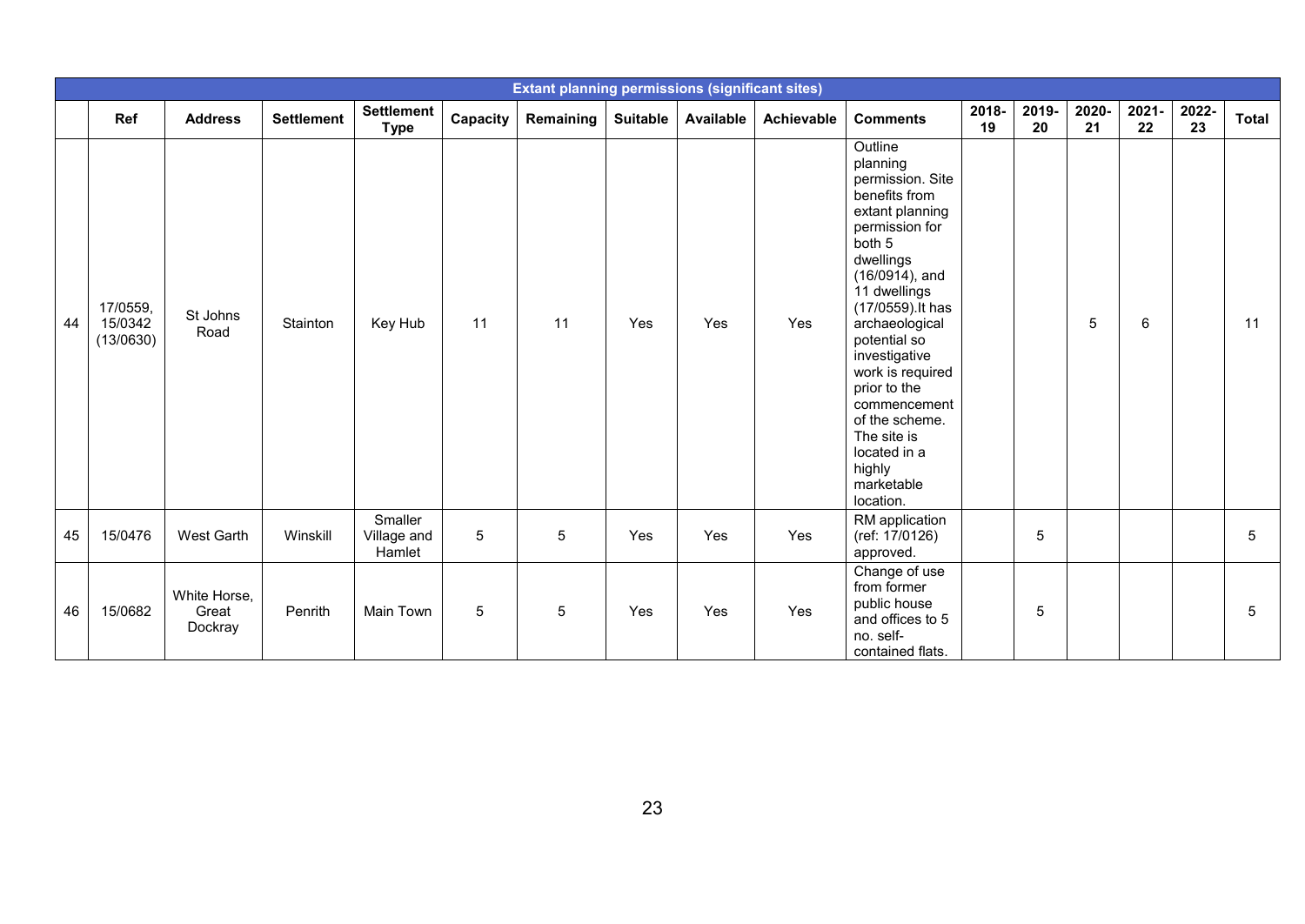|    |         |                                   |                   |                                  |                | <b>Extant planning permissions (significant sites)</b> |                 |           |                   |                                                                                                                                                                  |             |                |                |             |             |                |
|----|---------|-----------------------------------|-------------------|----------------------------------|----------------|--------------------------------------------------------|-----------------|-----------|-------------------|------------------------------------------------------------------------------------------------------------------------------------------------------------------|-------------|----------------|----------------|-------------|-------------|----------------|
|    | Ref     | <b>Address</b>                    | <b>Settlement</b> | <b>Settlement</b><br><b>Type</b> | Capacity       | Remaining                                              | <b>Suitable</b> | Available | <b>Achievable</b> | <b>Comments</b>                                                                                                                                                  | 2018-<br>19 | 2019-<br>20    | 2020-<br>21    | 2021-<br>22 | 2022-<br>23 | <b>Total</b>   |
| 47 | 15/0870 | 4 Corney<br>Square                | Penrith           | Main Town                        | 5              | 5                                                      | Yes             | Yes       | Yes               | Full planning<br>permission for<br>the demolition<br>and re-<br>development<br>for 5 flats.<br>Variation of<br>condition<br>application<br>approved Jan<br>2017. |             | $\sqrt{5}$     |                |             |             | 5              |
| 48 | 15/0832 | Land<br>adjacent Fell<br>View     | Nenthead          | Key Hub                          | $\overline{4}$ | $\overline{4}$                                         | Yes             | Yes       | Yes               | Full planning<br>permission for 4<br>dwellings. Build<br>reg ref.<br>16/6566.                                                                                    |             | $\overline{2}$ | $\overline{2}$ |             |             | 4              |
| 49 | 16/0035 | 3 Lowther<br>Street               | Penrith           | Main Town                        | 5              | 5                                                      | Yes             | Yes       | Yes               | Full planning<br>permission for 5<br>apartments                                                                                                                  |             |                | 5              |             |             | 5              |
| 50 | 15/0562 | Croft House,<br>South End         | Bolton            | Smaller<br>Village and<br>Hamlet | 5              | 5                                                      | Yes             | Yes       | Yes               | Full planning<br>permission for 5<br>dwellings                                                                                                                   |             | $\sqrt{5}$     |                |             |             | 5              |
| 51 | 15/0974 | Land north<br>of Pennine<br>Close | Hackthorpe        | Smaller<br>Village and<br>Hamlet | 30             | 30                                                     | Yes             | Yes       | Yes               | Outline<br>planning<br>permission<br>(application<br>shows 30<br>dwellings)                                                                                      |             |                |                | 10          | 15          | 25             |
| 52 | 16/0933 | William<br><b>Street</b>          | Penrith           | Main Town                        | $\overline{7}$ | $\overline{7}$                                         | Yes             | Yes       | Yes               | Full planning<br>permission.<br>Discharge of<br>conditions<br>application<br>currently<br>pending.                                                               |             | $\overline{7}$ |                |             |             | $\overline{7}$ |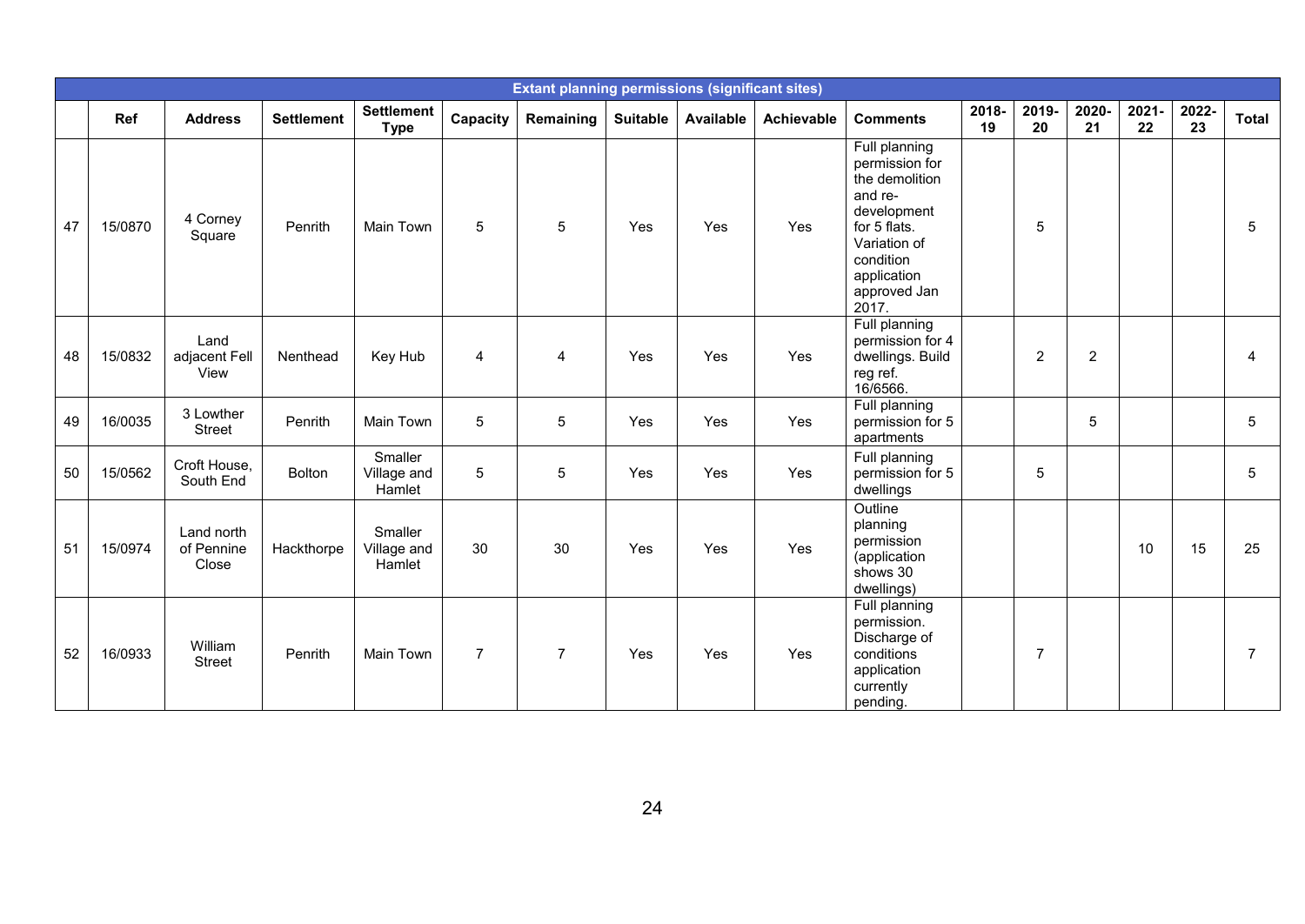|    |                 |                                               |                   |                                  |          | <b>Extant planning permissions (significant sites)</b> |                 |                  |                   |                                                                                                                                           |             |             |                  |             |             |       |
|----|-----------------|-----------------------------------------------|-------------------|----------------------------------|----------|--------------------------------------------------------|-----------------|------------------|-------------------|-------------------------------------------------------------------------------------------------------------------------------------------|-------------|-------------|------------------|-------------|-------------|-------|
|    | <b>Ref</b>      | <b>Address</b>                                | <b>Settlement</b> | <b>Settlement</b><br><b>Type</b> | Capacity | Remaining                                              | <b>Suitable</b> | <b>Available</b> | <b>Achievable</b> | <b>Comments</b>                                                                                                                           | 2018-<br>19 | 2019-<br>20 | 2020-<br>21      | 2021-<br>22 | 2022-<br>23 | Total |
| 53 | 16/0224         | KS18 - Land<br>adj. to<br>Croglam<br>Park     | Kirkby<br>Stephen | Market<br>Town                   | 13       | 13                                                     | Yes             | Yes              | Yes               | Full planning<br>permission.<br>Agent has<br>confirmed that<br>developer is<br>keen to make a<br>swift start on<br>site.                  |             |             | 3                | 5           | 5           | 13    |
| 54 | 14/0405<br>(N3) | Raiselands<br>(N3)                            | Penrith           | Main Town                        | 229      | 229                                                    | Yes             | Yes              | Yes               | Full planning<br>permission<br>includes 30%<br>affordable<br>homes.<br>Discharge of<br>conditions<br>application<br>currently<br>pending. |             | 20          | 30               | 30          | 45          | 125   |
| 55 | 15/0728         | Eden Grove,<br><b>Bolton</b>                  | <b>Bolton</b>     | Smaller<br>Village and<br>Hamlet | 31       | 31                                                     | Yes             | Yes              | Yes               | Full planning<br>permission for<br>the conversion<br>of buildings to<br>residential use<br>and the<br>construction of<br>new dwellings    |             | 10          | 10               | 11          |             | 31    |
| 56 | 15/0841         | Land at Old<br>Town, High<br>Hesket           | High<br>Hesket    | Key Hub                          | 27       | 27                                                     | Yes             | Yes              | Yes               | Outline<br>permission with<br>all matters<br>reserved.                                                                                    |             |             | $\boldsymbol{9}$ | 9           | 9           | 27    |
| 57 | 16/0682         | Land behind<br>Tanglewood,<br>Morland         | Morland           | Smaller<br>Village and<br>Hamlet | 9        | 9                                                      | Yes             | Yes              | Yes               | Outline<br>permission with<br>all matters<br>reserved.                                                                                    |             |             | $\overline{4}$   | 5           |             | 9     |
| 58 | 16/0968         | Land W of<br>Gillian's<br>Well,<br>Calthwaite | Calthwaite        | Smaller<br>Village and<br>Hamlet | 16       | 16                                                     | Yes             | Yes              | Yes               | Outline<br>planning<br>permission for<br>up to 16<br>dwellings                                                                            |             |             | $\,6$            | 5           | $\sqrt{5}$  | 16    |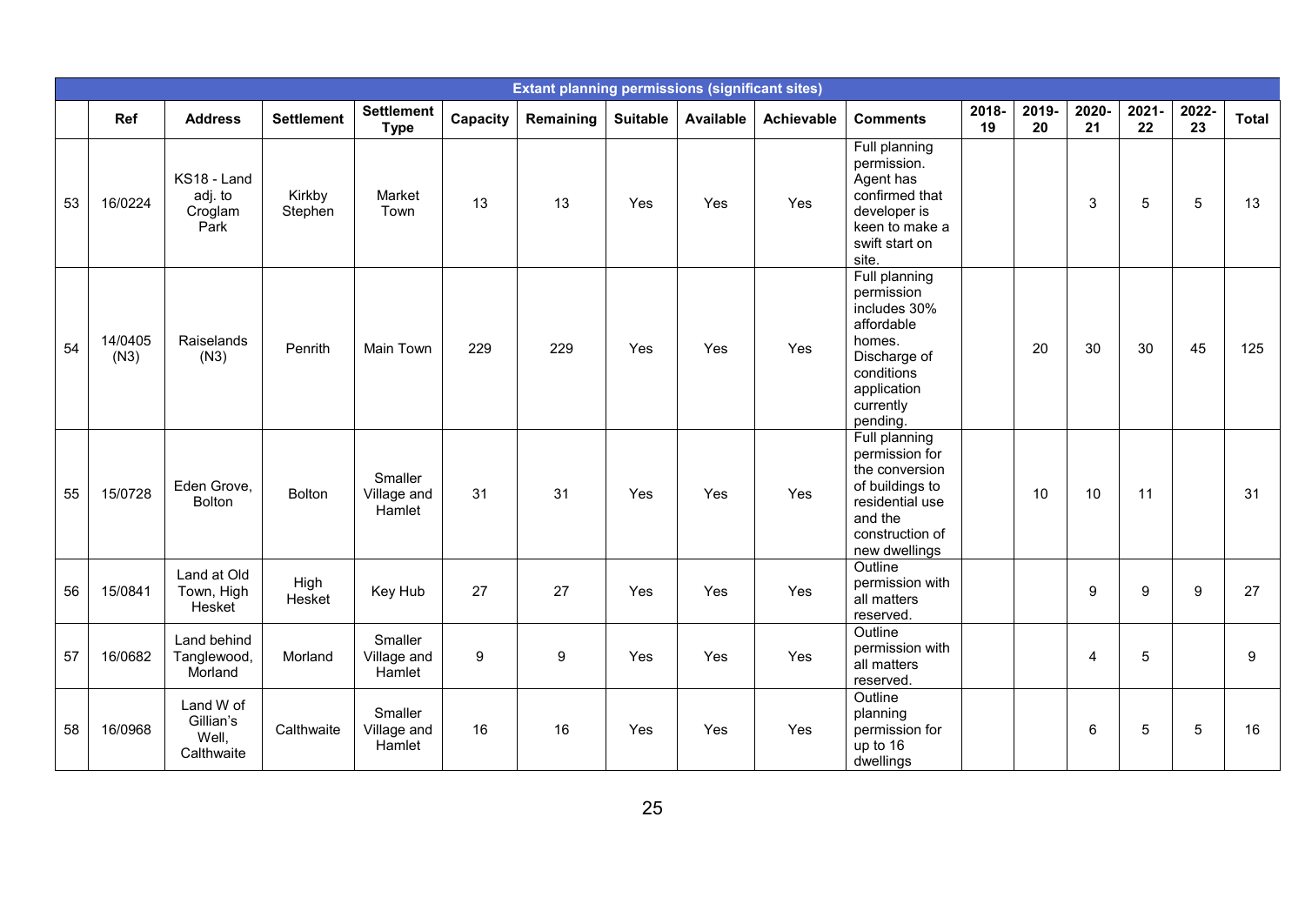|    |         |                                                                         |                          |                                  |                | <b>Extant planning permissions (significant sites)</b> |                 |           |            |                                                                                                                                                                |             |             |             |                |             |              |
|----|---------|-------------------------------------------------------------------------|--------------------------|----------------------------------|----------------|--------------------------------------------------------|-----------------|-----------|------------|----------------------------------------------------------------------------------------------------------------------------------------------------------------|-------------|-------------|-------------|----------------|-------------|--------------|
|    | Ref     | <b>Address</b>                                                          | <b>Settlement</b>        | <b>Settlement</b><br><b>Type</b> | Capacity       | Remaining                                              | <b>Suitable</b> | Available | Achievable | <b>Comments</b>                                                                                                                                                | 2018-<br>19 | 2019-<br>20 | 2020-<br>21 | 2021-<br>22    | 2022-<br>23 | <b>Total</b> |
| 59 | 15/1022 | Town Head<br>Farm, Long<br>Marton                                       | Long<br>Marton           | Smaller<br>Village and<br>Hamlet | 16             | 16                                                     | Yes             | Yes       | Yes        | Outline<br>permission with<br>all matters<br>reserved.                                                                                                         |             |             | 5           | 5              | 6           | 16           |
| 60 | 17/0333 | LGR5 - Land<br>East of<br><b>Howard Park</b><br>- south<br>eastern side | Greystoke                | Key Hub                          | 40             | 40                                                     | Yes             | Yes       | Yes        | Outline<br>planning<br>permission for<br>40 dwellings,<br>17/0333.                                                                                             |             |             |             | 13             | 14          | 27           |
| 61 | 17/0263 | KS3b/KS20 -<br>South Road/<br>Whitehouse<br>Farm                        | Kirkby<br>Stephen        | Market<br>Town                   | 60             | 60                                                     | Yes             | Yes       | Yes        | Outline<br>planning<br>permission. No<br><b>RM</b> matters<br>submitted yet<br>although Agent<br>has advised<br>that<br>development to<br>start in<br>2018/19. |             |             | 10          | 10             | 10          | 30           |
| 62 | 17/0095 | Land adj. to<br>Walmer<br>Croft                                         | Sockbridge<br>and Tirril | Smaller<br>Village and<br>Hamlet | 5              | 5                                                      | Yes             | Yes       | Yes        | Outline<br>permission for 5<br>dwellings                                                                                                                       |             |             |             | $\overline{c}$ | 3           | 5            |
| 63 | 17/0092 | $4 - 5$<br>Southend<br>Road                                             | Penrith                  | Main Town                        | $\overline{7}$ | $\overline{7}$                                         | Yes             | Yes       | Yes        | Full planning<br>permission for 7<br>dwellings.<br>Development<br>site is currently<br>being marketed<br>for sale.                                             |             |             |             | 3              | 4           | 7            |
| 64 | 17/0290 | Croglin<br>Castle Hotel                                                 | Kirkby<br>Stephen        | Market<br>Town                   | 5              | 5                                                      | Yes             | Yes       | Yes        | Full planning<br>permission for<br>change of use<br>of hotel to<br>residential flats.                                                                          |             |             | 5           |                |             | 5            |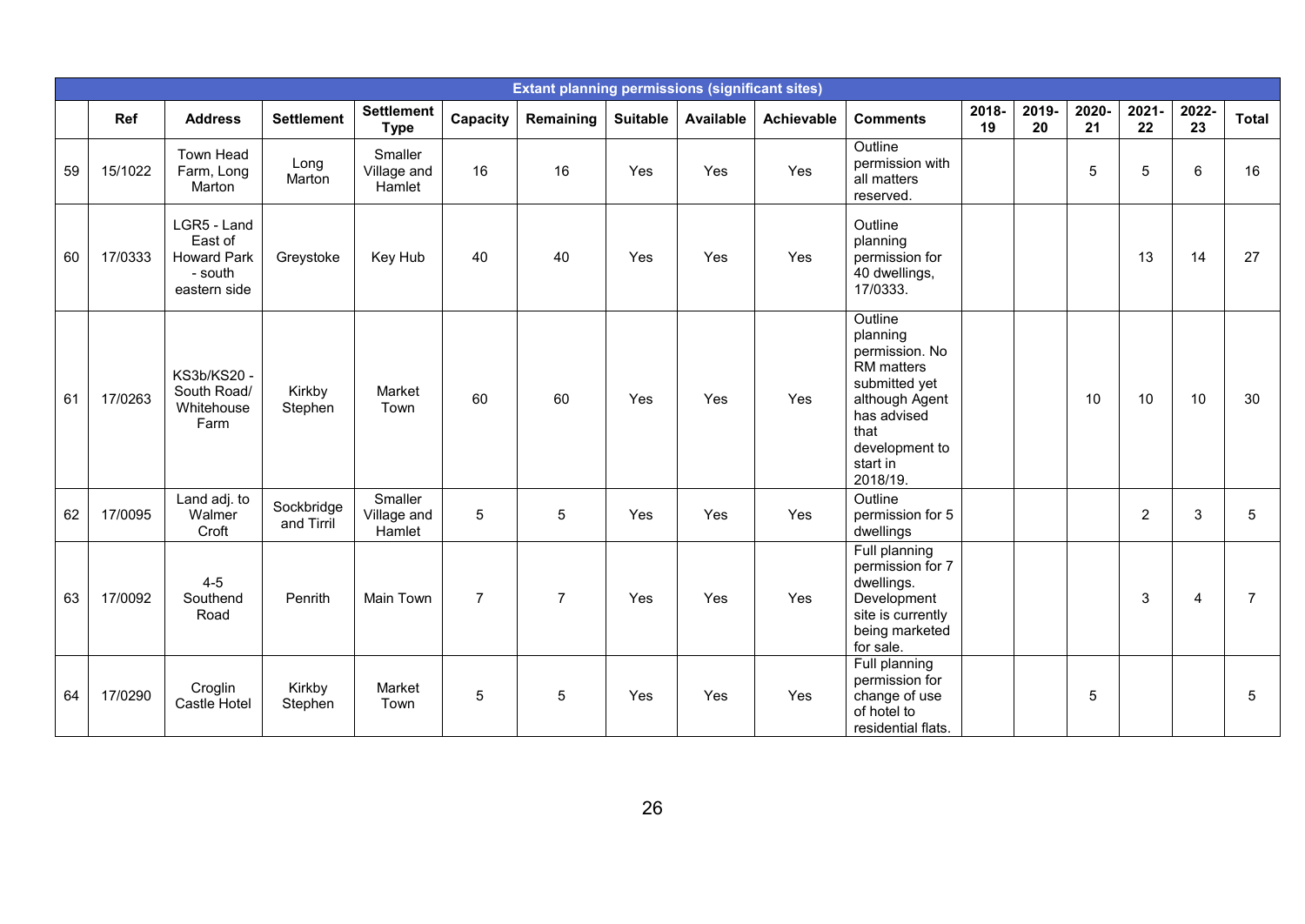|    |         |                                            |                          |                                  |          | <b>Extant planning permissions (significant sites)</b> |                 |           |            |                                                                                                                                                                     |             |             |             |                |                |              |
|----|---------|--------------------------------------------|--------------------------|----------------------------------|----------|--------------------------------------------------------|-----------------|-----------|------------|---------------------------------------------------------------------------------------------------------------------------------------------------------------------|-------------|-------------|-------------|----------------|----------------|--------------|
|    | Ref     | <b>Address</b>                             | <b>Settlement</b>        | <b>Settlement</b><br><b>Type</b> | Capacity | Remaining                                              | <b>Suitable</b> | Available | Achievable | <b>Comments</b>                                                                                                                                                     | 2018-<br>19 | 2019-<br>20 | 2020-<br>21 | 2021-<br>22    | 2022-<br>23    | <b>Total</b> |
| 65 | 17/0326 | Land west of<br><b>Bruntley</b><br>Meadows | Alston                   | Market<br>Town                   | 5        | 5                                                      | Yes             | Yes       | Yes        | Outline<br>planning<br>permission for 5<br>dwellings.                                                                                                               |             |             |             | $\overline{2}$ | 3              | 5            |
| 66 | 17/0425 | Hackthorpe<br>House                        | Hackthorpe               | Smaller<br>Village and<br>Hamlet | 4        | $\overline{4}$                                         | Yes             | Yes       | Yes        | Outline<br>planning<br>permission for 4<br>dwellings (1<br>replacement).<br>Notice of<br>intention to<br>demolish<br>existing<br>dwelling<br>approved<br>(17/0425). |             |             |             | $\overline{2}$ | $\overline{1}$ | 3            |
| 67 | 16/0658 | Land adj.<br>Pennine<br>View               | Skelton                  | Smaller<br>Village and<br>Hamlet | 8        | 8                                                      | Yes             | Yes       | Yes        | Full planning<br>permission for 8<br>dwellings.                                                                                                                     |             |             |             | $\overline{4}$ | 4              | 8            |
| 68 | 17/0080 | Land west of<br>Sockbridge<br>Thorpe Field | Sockbridge<br>and Tirril | Smaller<br>Village and<br>Hamlet | 25       | 25                                                     | Yes             | Yes       | Yes        | Outline<br>planning<br>permission for<br>25 dwellings                                                                                                               |             |             |             | 10             | 15             | 25           |
| 69 | 17/0334 | Land south<br>east of<br>Templars<br>Court | Temple<br>Sowerby        | Smaller<br>Village and<br>Hamlet | 5        | 5                                                      | Yes             | Yes       | Yes        | Outline<br>planning<br>permission for 5<br>dwellings.                                                                                                               |             |             |             | $\overline{2}$ | 3              | 5            |
| 70 | 17/0540 | Land to rear<br>of Thorn<br>lodge          | Stainton                 | Key Hub                          | 5        | 5                                                      | Yes             | Yes       | Yes        | Outline<br>planning<br>permission for 5<br>dwellings.                                                                                                               |             |             |             | $\overline{2}$ | 3              | 5            |
| 71 | 17/0398 | Land at<br>Nenthead<br>Village<br>Centre   | Nenthead                 | Key Hub                          | 5        | 5                                                      | Yes             | Yes       | Yes        | Outline<br>planning<br>permission for 5<br>dwellings.                                                                                                               |             |             |             | $\overline{2}$ | 3              | 5            |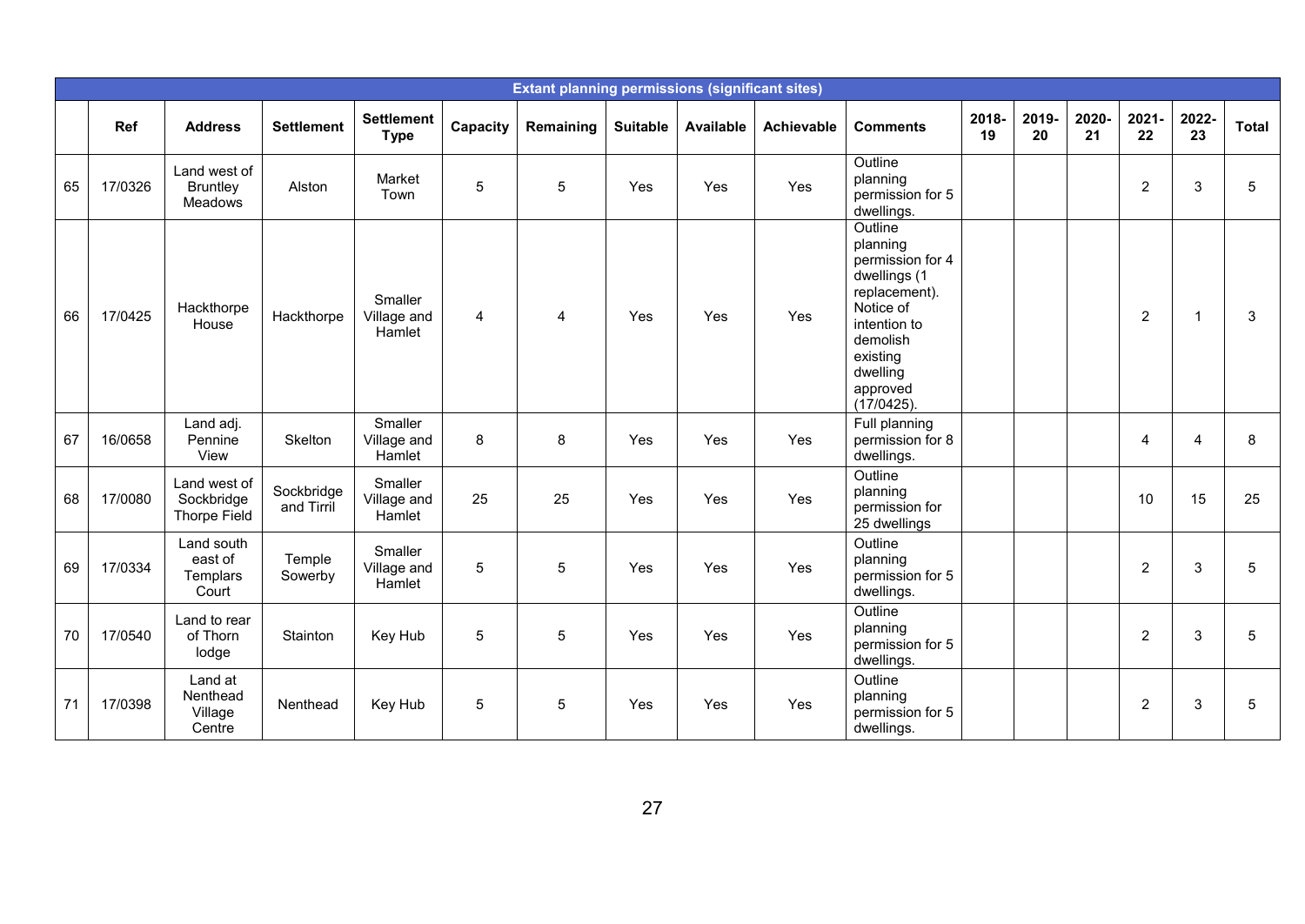|    |         |                                                                 |                   |                                  |          | <b>Extant planning permissions (significant sites)</b> |                 |           |            |                                                                             |             |             |                |                |             |              |
|----|---------|-----------------------------------------------------------------|-------------------|----------------------------------|----------|--------------------------------------------------------|-----------------|-----------|------------|-----------------------------------------------------------------------------|-------------|-------------|----------------|----------------|-------------|--------------|
|    | Ref     | <b>Address</b>                                                  | <b>Settlement</b> | <b>Settlement</b><br><b>Type</b> | Capacity | Remaining                                              | <b>Suitable</b> | Available | Achievable | <b>Comments</b>                                                             | 2018-<br>19 | 2019-<br>20 | 2020-<br>21    | $2021 -$<br>22 | 2022-<br>23 | <b>Total</b> |
| 72 | 17/0073 | Land off<br>Christian<br>Head                                   | Kirkby<br>Stephen | Market<br>Town                   | 35       | 35                                                     | Yes             | Yes       | Yes        | Outline<br>planning<br>permission for<br>35 dwellings.                      |             |             |                | 15             | 20          | 35           |
| 73 | 17/0664 | Land at Pea<br>Foot                                             | Culgaith          | Key Hub                          | 5        | 5                                                      | Yes             | Yes       | Yes        | Outline<br>planning<br>permission for 5<br>dwellings.                       |             |             |                | $\overline{2}$ | 3           | 5            |
| 74 | 17/0509 | Land to<br>north of<br>Helm Bar                                 | Melmerby          | Smaller<br>Village and<br>Hamlet | 5        | 5                                                      | Yes             | Yes       | Yes        | Outline<br>planning<br>permission for 5<br>dwellings.                       |             |             |                | $\overline{2}$ | 3           | 5            |
| 75 | 17/0661 | Land<br>between<br>Manatee<br>and Beacon<br>View                | Little<br>Salkeld | Smaller<br>Village and<br>Hamlet | 5        | 5                                                      | Yes             | Yes       | Yes        | Outline<br>planning<br>permission for 5<br>dwellings.                       |             |             |                | $\overline{2}$ | 3           | 5            |
| 76 | 16/0185 | Land<br>adjacent to<br>The Laurels,<br>Tebay                    | Tebay             | Key Hub                          | 6        | 6                                                      | Yes             | Yes       | Yes        | Outline<br>permission for<br>residential<br>development                     |             |             |                | 3              | 3           | 6            |
| 77 | 17/0519 | Barn adj. to<br>Counting<br>House                               | Temple<br>Sowerby | Smaller<br>Village and<br>Hamlet | 4        | $\overline{4}$                                         | Yes             | Yes       | Yes        | Demolition of<br>barn and full<br>planning<br>permission for 4<br>dwellings |             |             | $\overline{2}$ | $\overline{2}$ |             | 4            |
| 78 | 17/0712 | Field<br>between<br><b>Beech View</b><br>and Midtown<br>Cottage | <b>Brampton</b>   | Smaller<br>Village and<br>Hamlet | 5        | 5                                                      | Yes             | Yes       | Yes        | Outline<br>planning<br>permission for 5<br>dwellings.                       |             |             |                | $\overline{c}$ | 3           | 5            |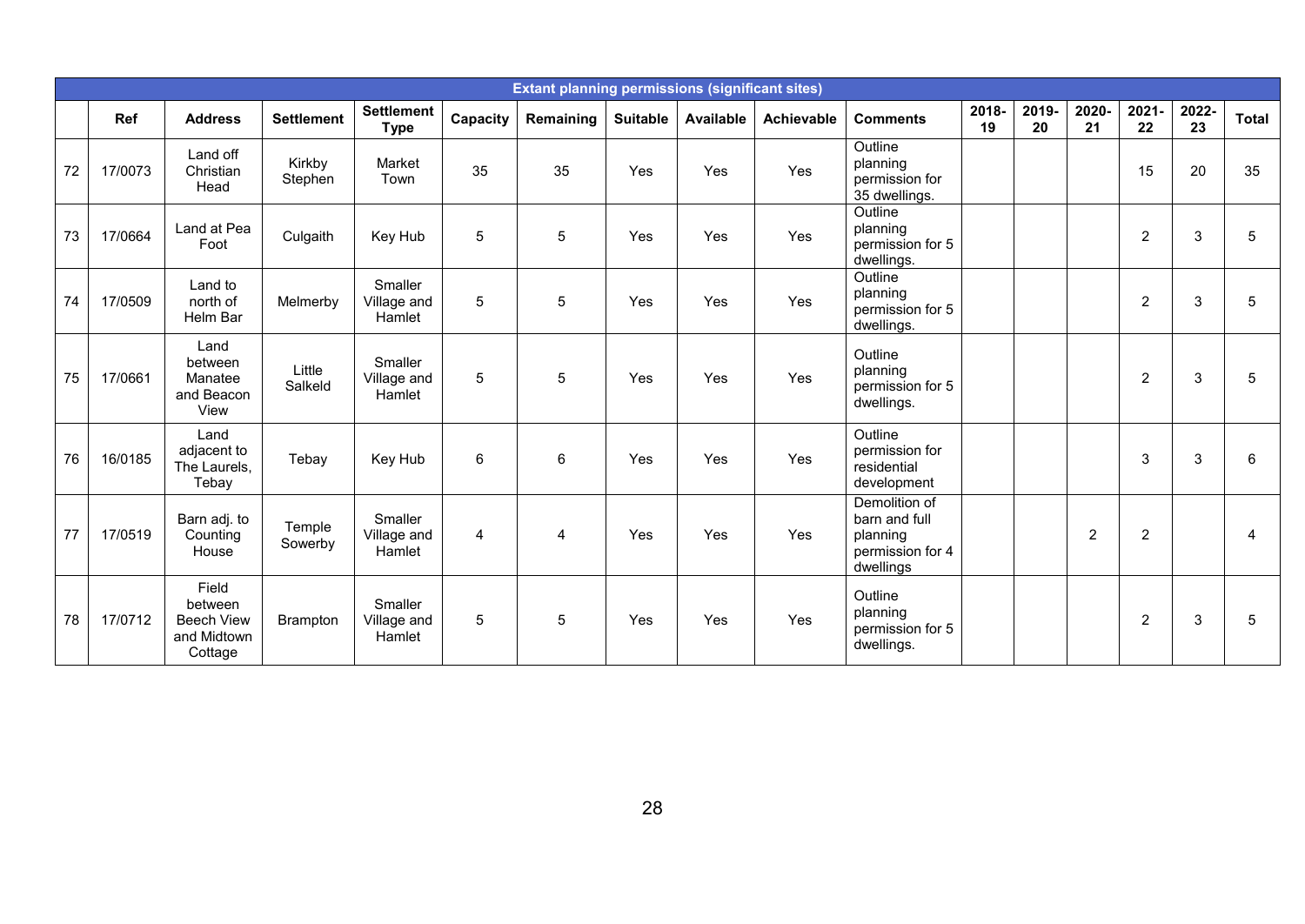|    |         |                                                         |                   |                                  |                | <b>Extant planning permissions (significant sites)</b> |                 |           |            |                                                                                                                                                                                              |              |             |                |                |                |                |
|----|---------|---------------------------------------------------------|-------------------|----------------------------------|----------------|--------------------------------------------------------|-----------------|-----------|------------|----------------------------------------------------------------------------------------------------------------------------------------------------------------------------------------------|--------------|-------------|----------------|----------------|----------------|----------------|
|    | Ref     | <b>Address</b>                                          | <b>Settlement</b> | <b>Settlement</b><br><b>Type</b> | Capacity       | Remaining                                              | <b>Suitable</b> | Available | Achievable | <b>Comments</b>                                                                                                                                                                              | 2018-<br>19  | 2019-<br>20 | 2020-<br>21    | 2021-<br>22    | 2022-<br>23    | <b>Total</b>   |
| 79 | 17/0408 | Carleton -<br>Land at<br>Longacres<br>(E3)              | Penrith           | Main Town                        | 110            | 110                                                    | Yes             | Yes       | Yes        | Full planning<br>permission.<br>Developer has<br>indicated site<br>will start<br>delivering from<br>end of 2018<br>although not<br>yet commenced<br>(March 2018).<br>Build regs.<br>17/6506. |              |             | 26             | 26             | 26             | 78             |
| 80 | 17/0817 | Land behind<br>the Lilacs                               | Lazonby           | Key Hub                          | 5              | 5                                                      | Yes             | Yes       | Yes        | Full planning<br>permission for 5<br>dwellings                                                                                                                                               |              |             | $\overline{2}$ | 3              |                | 5              |
| 81 | 13/0033 | Land off<br>Carleton<br>Road (E3)                       | Penrith           | Main Town                        | 96             | 96                                                     | Yes             | Yes       | Yes        | Outline<br>application for<br>approximately<br>96 dwellings.<br>Build regs.<br>14/6203                                                                                                       |              |             |                | 10             | 15             | 25             |
| 82 | 17/0465 | Land to rear<br>of<br>Mothercroft                       | Morland           | Smaller<br>Village and<br>Hamlet | $\overline{7}$ | $\overline{7}$                                         | Yes             | Yes       | Yes        | Outline<br>planning<br>permission for 7<br>dwellings.                                                                                                                                        |              |             |                | 3              | $\overline{4}$ | $\overline{7}$ |
| 83 | 17/1095 | Land adj.<br>Bankfoot<br>Farm                           | Newton<br>Reigny  | Smaller<br>Village and<br>Hamlet | 4              | 4                                                      | Yes             | Yes       | Yes        | Outline<br>planning<br>permission for 4<br>dwellings.                                                                                                                                        |              |             |                | $\overline{c}$ | $\overline{2}$ | 4              |
| 84 | 17/0771 | Armstrong<br>and Fleming<br>Ltd, Roper<br><b>Street</b> | Penrith           | Main Town                        | 54             | 54                                                     | Yes             | Yes       | Yes        | Full planning<br>permission for<br>54 retirement<br>apartments.                                                                                                                              |              |             | 20             | 20             | 14             | 54             |
| 85 | 18/0049 | Old<br>registrar's<br>office,<br>Friargate              | Penrith           | Main Town                        | 4              | 4                                                      | Yes             | Yes       | Yes        | Full planning<br>permission for 4<br>dwellings.                                                                                                                                              |              |             | $\overline{2}$ | $\overline{2}$ |                | $\overline{4}$ |
|    |         |                                                         |                   |                                  | 1080           | 1080                                                   |                 |           |            |                                                                                                                                                                                              | $\mathbf{0}$ | 87          | 196            | 266            | 275            | 824            |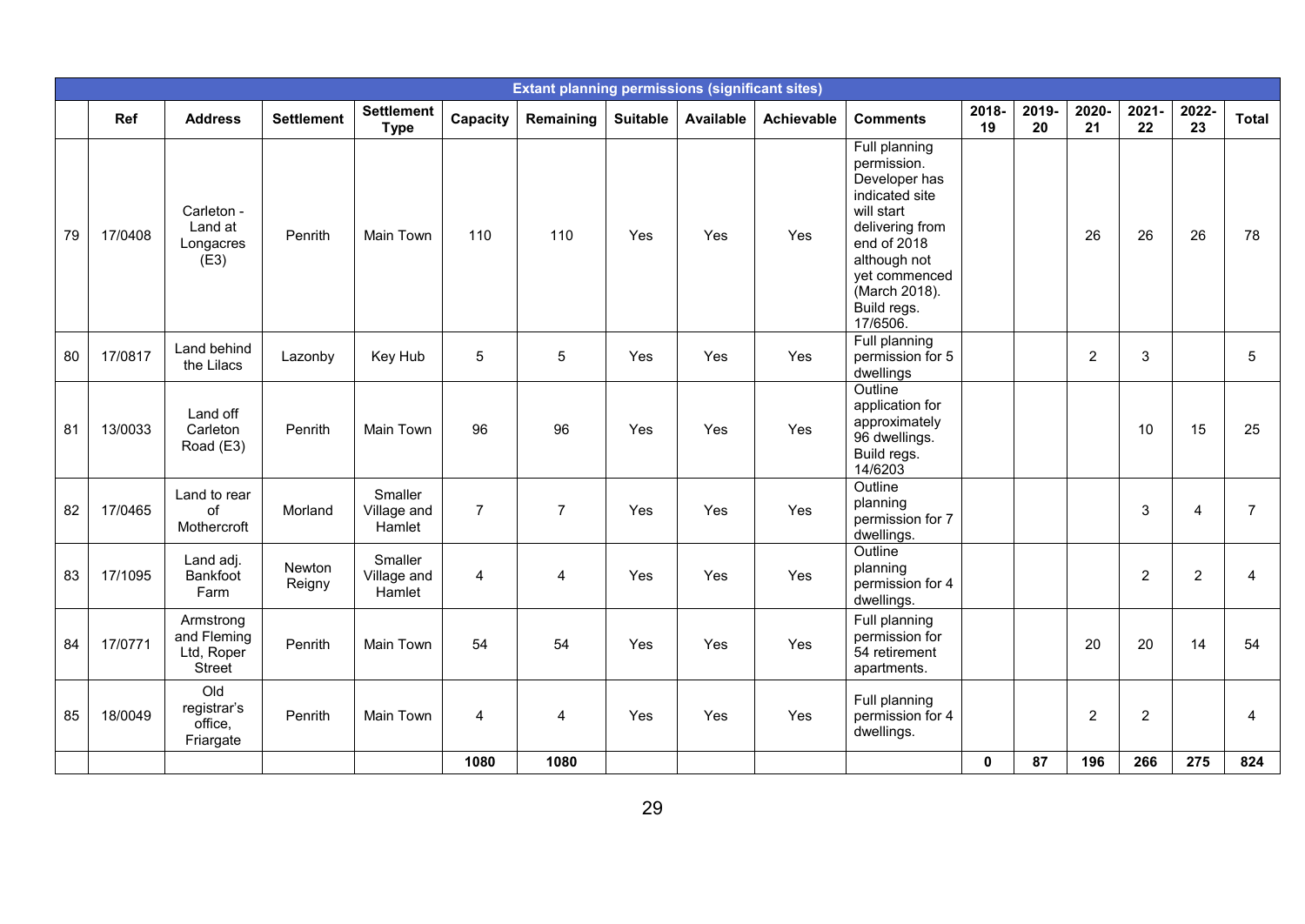|    |                  |                                                   |                   |                                  |          |           |                 |           | Remaining local plan allocated sites (expected to contribute to 5 yhls) |                                                                                                                                                                    |             |             |             |             |                |              |
|----|------------------|---------------------------------------------------|-------------------|----------------------------------|----------|-----------|-----------------|-----------|-------------------------------------------------------------------------|--------------------------------------------------------------------------------------------------------------------------------------------------------------------|-------------|-------------|-------------|-------------|----------------|--------------|
|    | Ref              | <b>Address</b>                                    | <b>Settlement</b> | <b>Settlement</b><br><b>Type</b> | Capacity | Remaining | <b>Suitable</b> | Available | <b>Achievable</b>                                                       | <b>Comments</b>                                                                                                                                                    | 2018-<br>19 | 2019-<br>20 | 2020-<br>21 | 2021-<br>22 | 2022-<br>23    | <b>Total</b> |
| 86 | E <sub>4</sub>   | E4 - Land at<br>Carleton<br>Farm                  | Penrith           | Main Town                        | 86       | 86        | Yes             | Yes       | Yes                                                                     | CCC has<br>confirmed that<br>they intend to<br>dispose of the<br>site in 2018.<br>Forms part of<br>E3/4<br>masterplan.                                             |             |             |             | 13          | 20             | 33           |
| 87 | N <sub>1</sub> a | $N1a -$<br>Salkeld<br>Road/Fairhill               | Penrith           | Main Town                        | 250      | 250       | Yes             | Yes       | Yes                                                                     | Forms part of<br>N <sub>1</sub> /N <sub>1</sub> a<br>masterplan. N1<br>$(15/0799)$ is<br>already under<br>construction.                                            |             |             |             |             | 37             | 37           |
| 88 | AL <sub>8</sub>  | AL8 - Tyne<br>Café &<br>Garage<br><b>Building</b> | Alston            | Market<br>Town                   | 18       | 18        | Yes             | Yes       | Yes                                                                     | Indication<br>received that<br>the site is<br>intended to be<br>brought forward<br>between 2019<br>and 2024.                                                       |             |             |             |             | 6              | 6            |
| 89 | AL <sub>13</sub> | AL13 - Land<br>at Clitheroe                       | Alston            | Market<br>Town                   | 55       | 55        | Yes             | Yes       | Yes                                                                     | Agent has<br>indicated that<br>site owners<br>intend to<br>market the site<br>for<br>development<br>very shortly.                                                  |             |             |             |             | $6\phantom{1}$ | 6            |
| 90 | AP10             | AP10 - Land<br>to the South<br>of Station<br>Road | Appleby           | Market<br>Town                   | 45       | 45        | Yes             | Yes       | Yes                                                                     | Agent has<br>indicated that<br>developers are<br>interested in<br>the site and are<br>in a position to<br>bring the site<br>forward in the<br>very near<br>future. |             |             |             | 5           | 8              | 13           |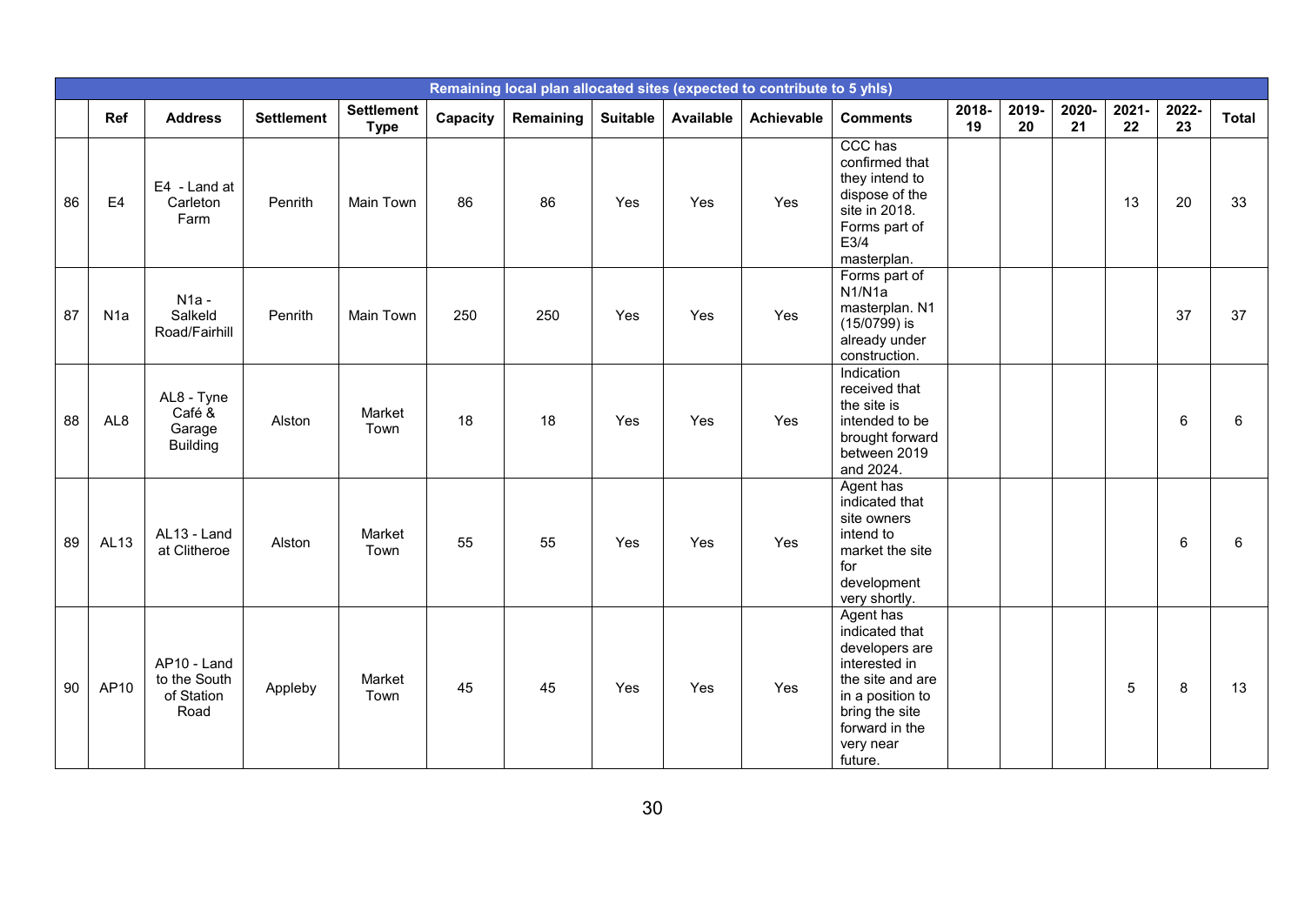|    | Remaining local plan allocated sites (expected to contribute to 5 yhls) |                                                  |                   |                           |          |           |          |           |            |                                                                                       |             |             |             |             |             |              |
|----|-------------------------------------------------------------------------|--------------------------------------------------|-------------------|---------------------------|----------|-----------|----------|-----------|------------|---------------------------------------------------------------------------------------|-------------|-------------|-------------|-------------|-------------|--------------|
|    | Ref                                                                     | <b>Address</b>                                   | <b>Settlement</b> | <b>Settlement</b><br>Type | Capacity | Remaining | Suitable | Available | Achievable | <b>Comments</b>                                                                       | 2018-<br>19 | 2019-<br>20 | 2020-<br>21 | 2021-<br>22 | 2022-<br>23 | <b>Total</b> |
| 91 | <b>KS13</b>                                                             | KS13 - Land<br>to the west<br>of Faraday<br>Road | Kirkby<br>Stephen | Market<br>Town            | 122      | 122       | Yes      | Yes       | Yes        | Agent has<br>confirmed that<br>it is likely the<br>site will come<br>forward quickly. |             |             | ົ           | 14          | 20          | 42           |
| 92 | <b>KS17</b>                                                             | KS17 - Land<br>behind Park<br>Terrace            | Kirkby<br>Stephen | Market<br>Town            | 24       | 24        | Yes      | Yes       | Yes        | Agent has<br>confirmed that<br>it is likely the<br>site will come<br>forward quickly. |             |             | 6           | 9           | 9           | 24           |
|    |                                                                         |                                                  |                   |                           | 600      | 600       |          |           |            |                                                                                       | 0           |             | 14          | 41          | 106         | 161          |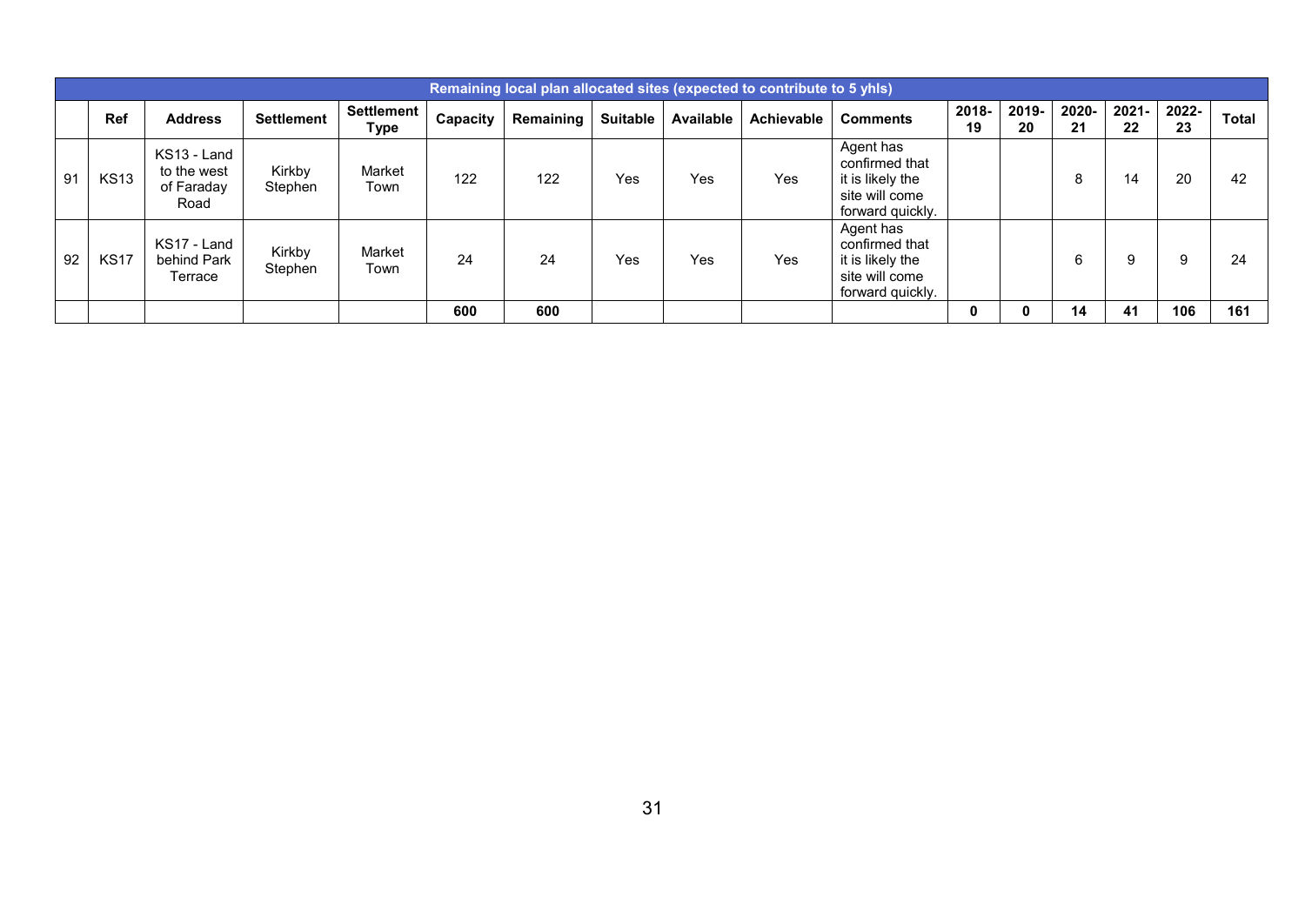|     | Sites with S106 issues to be resolved |                                                  |                    |                                  |          |           |                 |                  |                   |                                                         |             |            |                |                |                |                |
|-----|---------------------------------------|--------------------------------------------------|--------------------|----------------------------------|----------|-----------|-----------------|------------------|-------------------|---------------------------------------------------------|-------------|------------|----------------|----------------|----------------|----------------|
|     | Ref                                   | <b>Address</b>                                   | <b>Settlement</b>  | <b>Settlement</b><br><b>Type</b> | Capacity | Remaining | <b>Suitable</b> | <b>Available</b> | <b>Achievable</b> | <b>Comments</b>                                         | 2018-<br>19 | 2019<br>20 | 2020-<br>21    | $2021 -$<br>22 | 2022-<br>23    | <b>Total</b>   |
| 93  | 17/0016                               | Land off<br>Scaur Lane                           | Lazonby            | Key Hub                          | 50       | 50        | Yes             | Yes              | Yes               | Outline<br>permission for<br>residential<br>development |             |            |                | 10             | 15             | 25             |
| 94  | 17/0487                               | Land at Hall<br><b>Bank Farm</b>                 | Stainton           | Key Hub                          | 30       | 30        | Yes             | Yes              | Yes               | Outline<br>permission for<br>residential<br>development |             |            |                | 5              | 15             | 20             |
| 95  | 17/0660                               | LPL2 - Land<br>adj. to<br><b>Byrnes</b><br>Close | Plumpton           | Key Hub                          | 28       | 28        | Yes             | Yes              | Yes               | Full planning<br>application for<br>28 dwellings.       |             |            | $\overline{2}$ | $\overline{c}$ | 3              | $\overline{7}$ |
| 96  | 17/0527                               | North of<br>Hackthorpe<br>Hall                   | Hackthorpe         | Smaller<br>Village and<br>Hamlet | 28       | 28        | Yes             | Yes              | Yes               | Full planning<br>application for<br>28 dwellings.       |             |            | 10             | 10             | 8              | 28             |
| 97  | 17/0168                               | Land north<br>of Elm<br>Close                    | <b>High Hesket</b> | Key Hub                          | 15       | 15        | Yes             | Yes              | Yes               | Outline<br>planning<br>permission for<br>15 dwellings.  |             |            |                | 5              | 10             | 15             |
| 98  | 17/0428                               | Rose Bank                                        | Culgaith           | Key Hub                          | 9        | 9         | Yes             | Yes              | Yes               | Outline<br>planning<br>permission for<br>9 dwellings.   |             |            |                | 4              | 5              | 9              |
| 99  | 17/0460                               | <b>Hazel Dene</b>                                | Culgaith           | Key Hub                          | 13       | 13        | Yes             | Yes              | Yes               | Full planning<br>permission for<br>13 dwellings.        |             |            | 6              | $\overline{7}$ |                | 13             |
| 100 | 17/0747                               | Site<br>adjacent to<br>Otters Holt               | Culgaith           | Key Hub                          | 14       | 14        | Yes             | Yes              | Yes               | Outline<br>planning<br>permission for<br>14 dwellings.  |             |            |                | $\overline{7}$ | $\overline{7}$ | 14             |
| 101 | 17/0632                               | Site south<br>of Otters<br>Holt                  | Culgaith           | Key Hub                          | 12       | 12        | Yes             | Yes              | Yes               | Outline<br>planning for<br>12 dwellings.                |             |            |                | 6              | 6              | 12             |